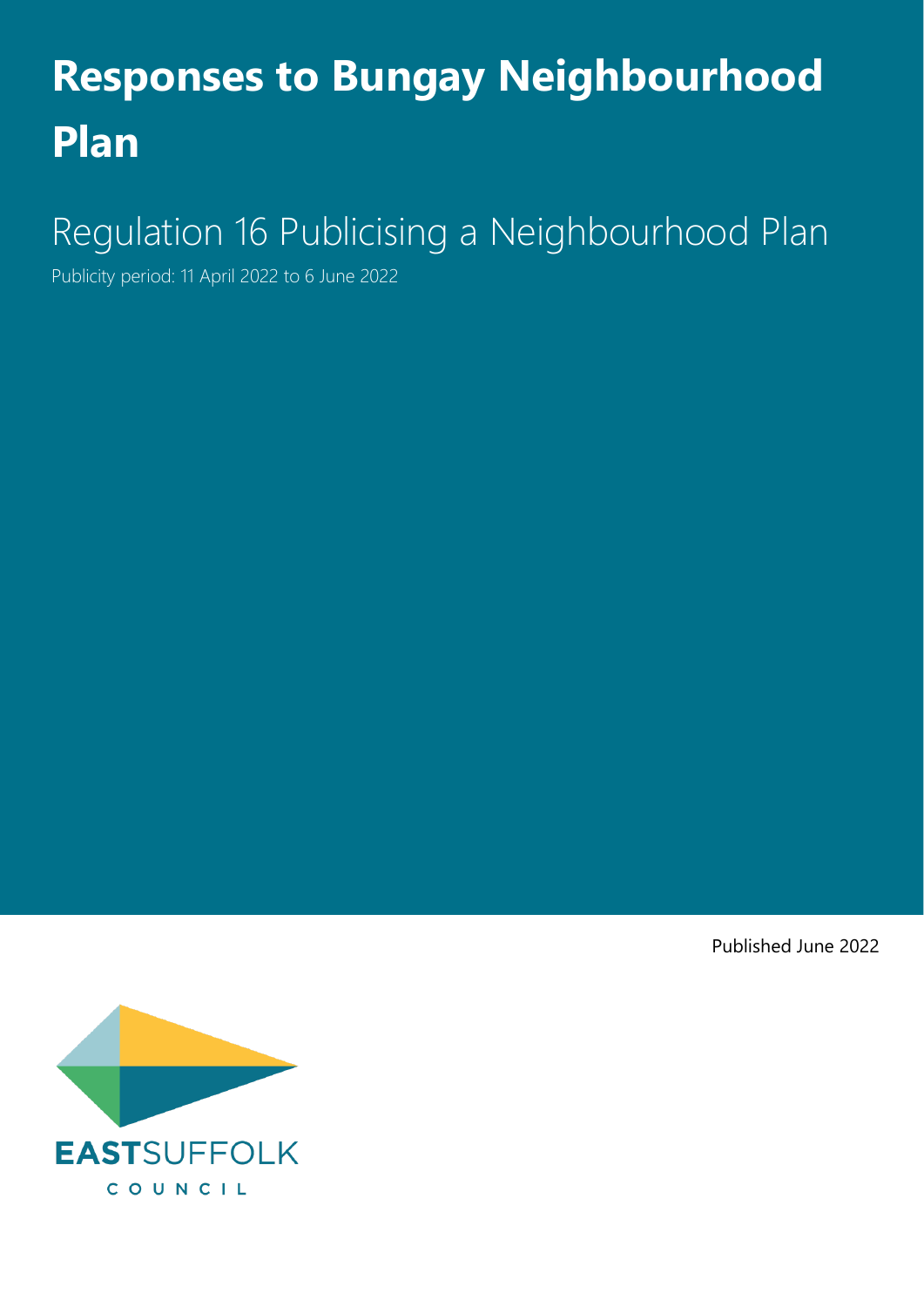### **Responses**

| Norfolk and Waveney NHS Integrated Care System (NHS Norfolk and Waveney       |  |
|-------------------------------------------------------------------------------|--|
|                                                                               |  |
|                                                                               |  |
|                                                                               |  |
| Waveney, Lower Yare and Lothingland Internal Drainage Board (Water Management |  |
|                                                                               |  |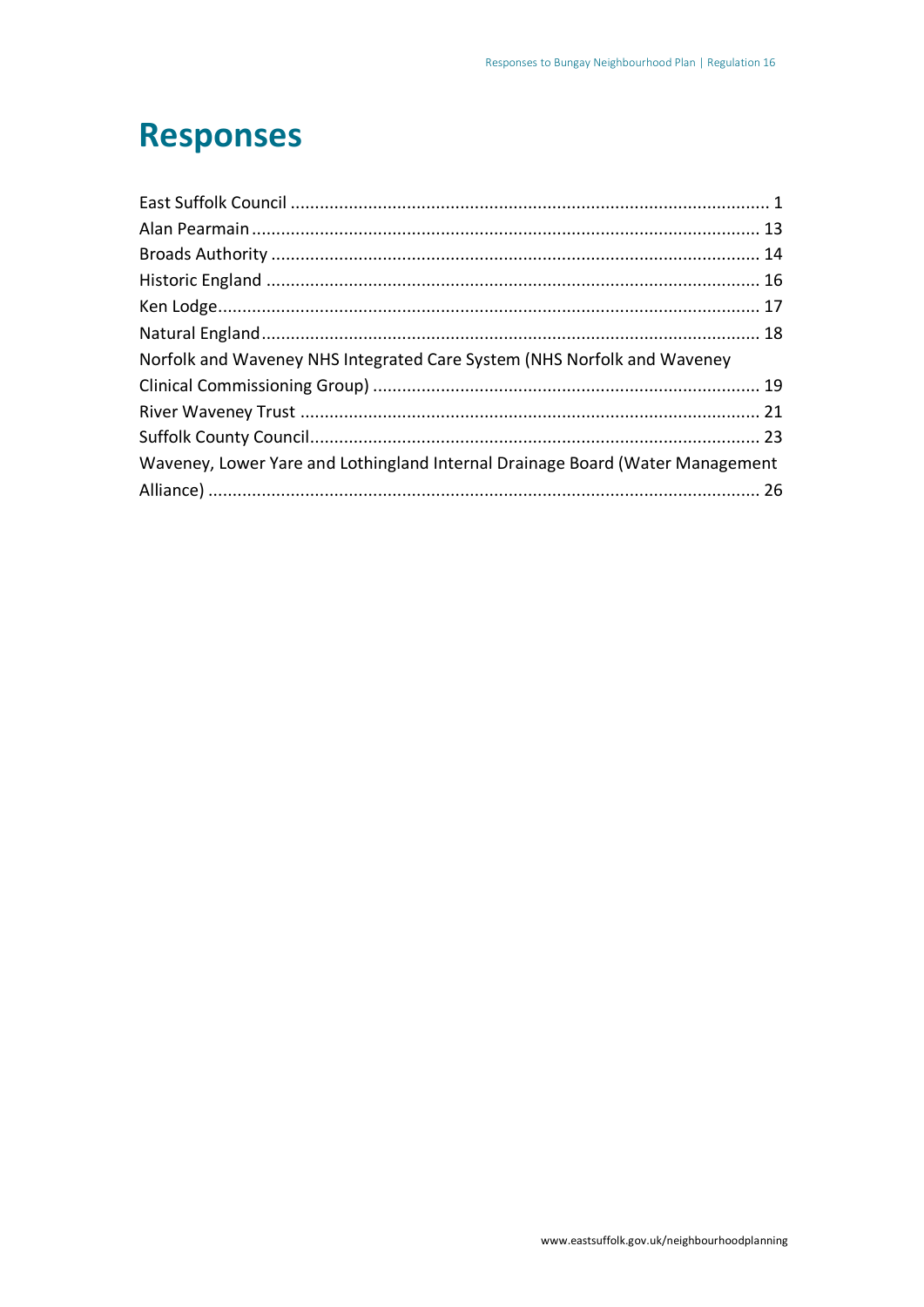### **What is the purpose of this document?**

Bungay Town Council submitted their Neighbourhood Plan to East Suffolk Council and the Broads Authority ahead of it being submitted for independent examination.

East Suffolk Council publicised the Plan and invited representations to be forwarded to the examiner for consideration alongside the Plan.

This document contains all representations received during the publicity period of  $11<sup>th</sup>$  April 2022 to 6<sup>th</sup> June 2022.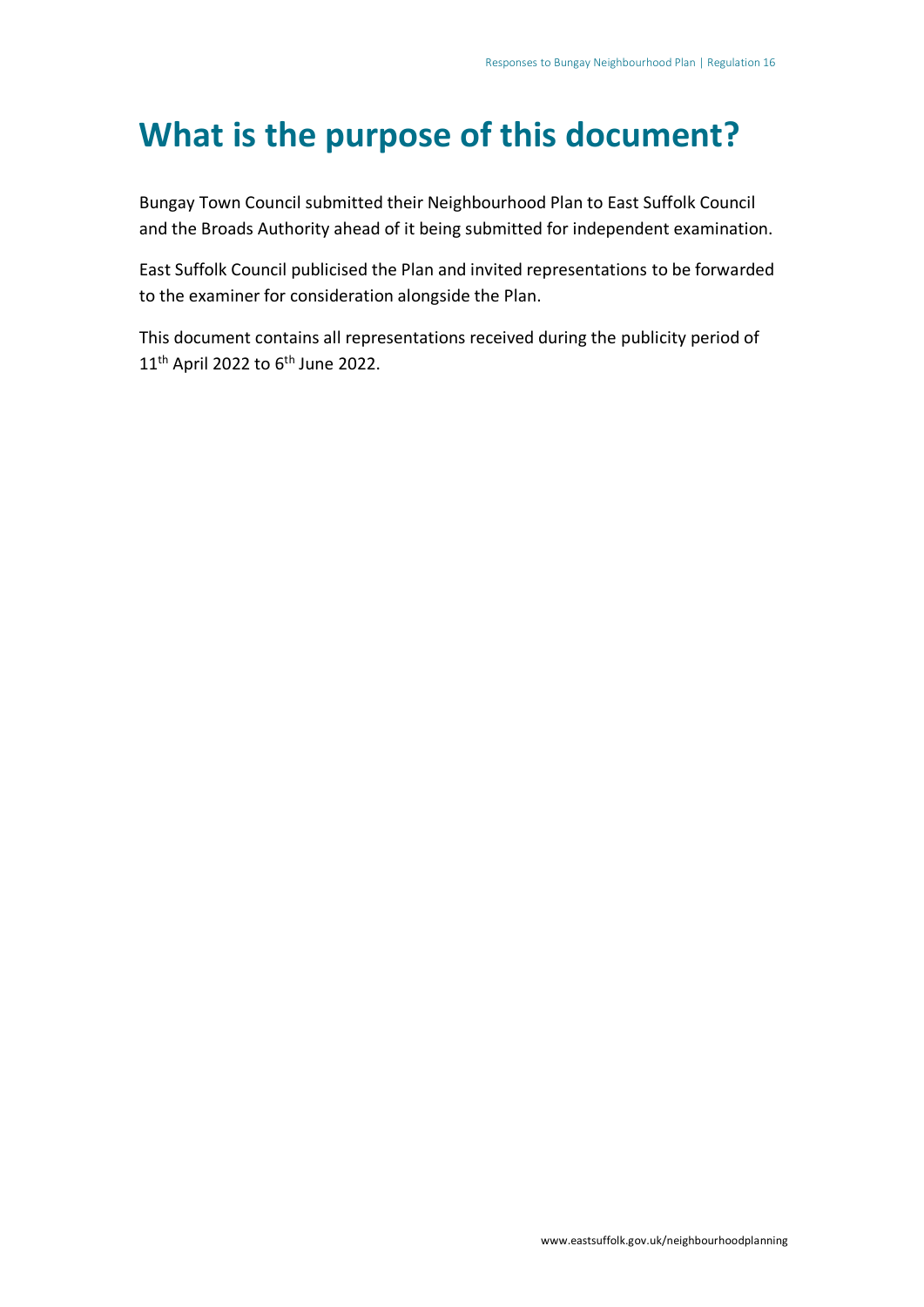### <span id="page-3-0"></span>**East Suffolk Council**

#### **General Comments**

This is a well written and thoughtful document which clearly aims to support the wishes of the community. The Council is very pleased to see the positive approach taken to planning for housing in the neighbourhood plan which is supported. We support the plan in it's aims and have provided a number of comments below to ensure it is effective and is supported by a robust process and evidence base.

#### **Para. 31**

2nd sentence: 'This contains planning policies for the whole of the former Waveney part of East Suffolk District, including Bungay…'

#### **Planning Policy H3: Affordable housing**

Final para, criterion B: The neighbourhood plan seems to aim for first homes exception developments that relate strongly to the built-up area. This could be effectively achieved by using wording in the policy such as 'adjacent', 'abutting', 'forming a strong, positive relationship with', or 'resulting in a continuous pattern of development'. This would allow judgements would be made as appropriate when dealing with planning applications to achieve this aim and balance other material factors.

The landscape around Bungay is sensitive in many areas, as evidenced in the Great Yarmouth & Waveney Settlement Fringe Landscape Sensitivity Study (2016), therefore care is needed with where and how development takes place around the edge of the built-up area of Bungay. Applying a blanket 50m allowance throughout the neighbourhood area could allow developments that are needlessly separated from the settlement boundary, and which would be detrimental to the landscape in some locations. There is a concern that the 50m allowance in the policy does not have the underpinning evidence and justification required for an effective policy.

#### **Para. 60**

The Council's Housing Enabling team can share housing need data to guide the delivery of older person's housing such as bungalows or sheltered housing.

#### **Para. 66**

Reference is made to 'middling incomes' – does this mean median incomes? It would be helpful to clarify this.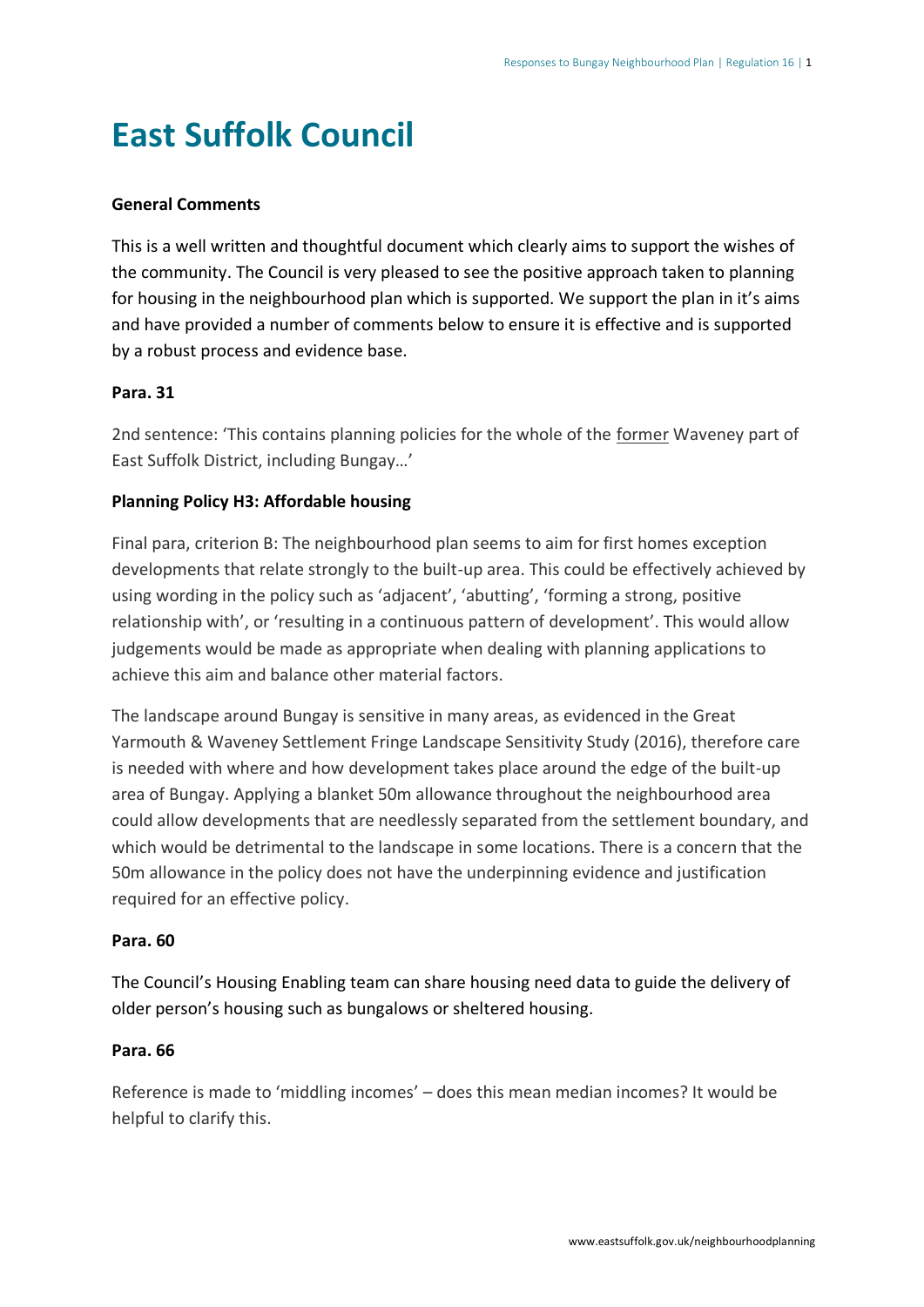#### **Para. 67**

Reference should be made to First Homes being required to account for at least 25% of all affordable housing units delivered by developers through planning obligations, as stated in National Planning Practice Guidance.

#### **Para. 68**

Final sentence: East Suffolk Council has produced a method for calculating an indicative housing requirement, but the plan should reflect that the Council has also produced the indicative housing requirement figure itself (67 dwellings). This is one of the submitted documents.

#### **Para. 71**

2nd sentence: infrastructure capacity issues will not be managed by the district Council. Preparation of the neighbourhood plan should include engagement with infrastructure providers to ascertain their specific views. This was previously highlighted in our reg. 14 response.

#### **Para. 79**

This part should reference the submitted 'Bungay Indicative Housing Requirement' document as the source for the figures quoted in the table. This document addresses the housing requirement calculation in full detail.

#### **Policy H3: Affordable housing**

This section of the plan identifies a very high need for affordable rented homes and the second para. of the policy requires 90% of Affordable homes to be provided affordable rent. However, the exception site element in the final para. of the policy allows only for First Homes to be provided. Restricting exceptions sites to First Homes only seems incongruous with the identified high need for affordable rented homes.

#### **Housing Allocation – call for sites**

Para. 69 on the plan references the call for sites carried out by the Local Planning Authority in 2015 to support the preparation of the Local Plan to help identify sites for allocation in the neighbourhood plan.

Reference is made in the neighbourhood plan; Consultation Statement; and submitted SEA Environmental Report to a call for sites carried out by the neighbourhood plan group in 2020. However, there is little information on the process or outcomes of this later call for sites. No sites are included from this call for sites in the submitted 'Potential site allocations for residential development assessment proforma' document or assessed in the Environmental Report. The neighbourhood plan and the supporting documents should be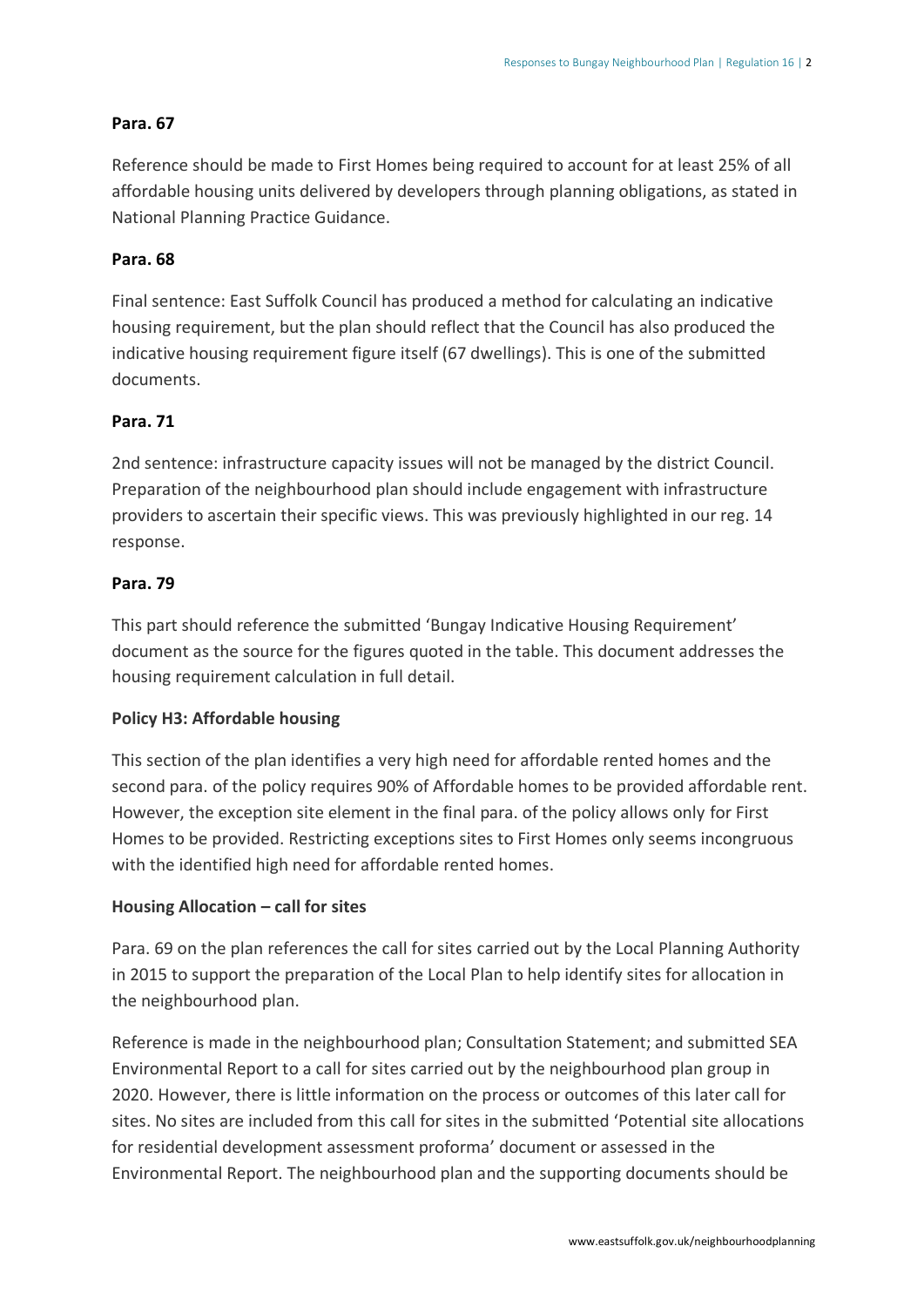clearer and provide more comprehensive information around their call for sites as evidence of a robust process.

#### **Policy H4: Land to the east of St Margaret's Road**

- Criterion a: Masterplanning for this site and the neighbouring WLP5.2 site is supported. However, if site WLP5.2 is permitted/delivered ahead of this site then it may not be possible for the WLP5.2 and H4 sites to undergo a joint masterplanning process. Therefore this criterion should include some flexibility to allow for the masterplan to cover the H4 site only, if that is all that is feasible.
- Criterion d: house size is already addressed under policy H3 it is not necessary to repeat it here.
- Criterion e: Vehicular access from St Johns Hill is viewed as the only appropriate access for this site. Other surrounding roads would not be suitable. Therefore access from other locations is not supported and the removal of "if possible," is recommended.
- Criterion m: "…a transport statement or assessment" is vague. Furthermore, this matter is already addressed by policy WLP8.21 of the Waveney Local Plan and is repetition. Therefore this text should be removed.

The land allocated for housing by policy H4 requires access across more than one site, including over third party land. The Council would want to be confident that there is agreement on the principal of this access amongst those involved if this site is to be allocated for development. The neighbourhood plan and/or supporting documents should provide clear evidence of suitable access arrangements b. The evidence presented so far (such as the site assessment proforma) does not fully address this matter.

#### **Para. 84**

The plan makes an assertion about the allocation of CIL funds here, but it should acknowledge that the neighbourhood plan can not allocate district level CIL. This statement could apply to the local proportion of CIL money, however. This paragraph should be clarified accordingly.

#### **Policy TC&E1: Town Centre Viability**

The first part of the policy is not policy and should be removed ie.: It is important to maintain a thriving and vibrant town centre in Bungay, which attracts people to visit. Therefore, in those circumstances wWhere proposals to change from a town centre use (Class E) require planning permission,…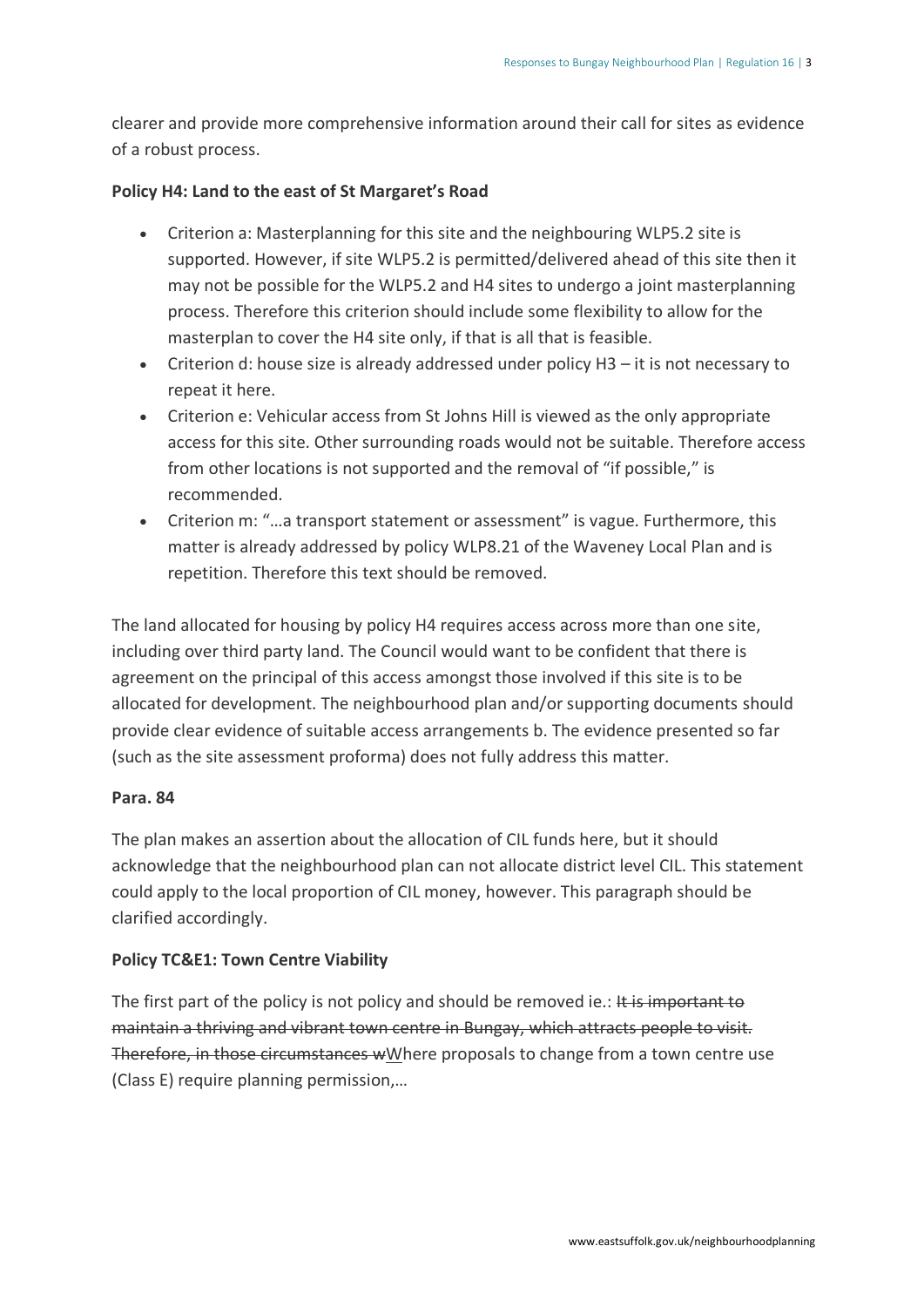#### **Para. 127**

This paragraph seems out of place amongst a discussion about tourism accommodation. This may be better placed after the policy but before Community Action 2. Or sections 9.1 or 9.3 could provide a home for it.

#### **Policy TC&E2: Tourism accommodation in Bungay town**

Submitted The SEA Environmental Report identifies the following mitigation for policy TC&E2, in paragraph 181:

*"…Biodiversity & Landscape: it is recommended that further clarity to be provided in policy TC&E2 in relation to the types of proposals that would be supported, with large scale hotel development not supported outside of the development boundary. …"*

The current wording of TC&E2 could be interpreted as meaning that the requirements in the policy do not apply to hotels, and therefore that a more permissive approach is taken for hotels. Given the mitigation set out in the SEA this is not thought to be the intention of the policy. We would advise that the policy is instead set out in two parts, the first clearly relating to non-hotel development and the second setting out that new hotel development would only be supported in the town centre.

#### **Policy ENV1: Green Corridor**

- The supporting text for policy ENV1 and separately policy TM4 refer to the green corridor being used for people to walk and cycle in, yet policy ENV1 itself only refers to habitat improvements and links for wildlife. Therefore it is not clear what the Green Corridor should be achieving and how a decision-maker or applicant/agent should apply this policy. This should be clarified with amendments made to the supporting text and/or policy.
- The policy wording applies to all developments within the corridor defined in fig. 6. However, fig. 6 is titled 'Illustrative proposed Green Corridor', indicating that this is only an *illustrative* area for the green corridor. As such it is not clear if the policy should be applied rigidly to all development falling within the corridor shown in fig. 6, or if it should be applied more flexibly to developments in the region of the corridor in fig. 6. Again, this makes it unclear how the policy should be applied by applicants/agents and decision-makers.
- It is unclear if there are suitable means available to deliver biodiversity net-gain in the green corridor. We do not oppose the principle of this, but it is recommended that there is flexibility around this element of the policy in case some or all biodiversity net-gain can not be satisfactorily delivered in the green corridor. The final sentence of the policy is very aspirational and lacks clarity and precision, therefore it may work better as a community action rather than planning policy.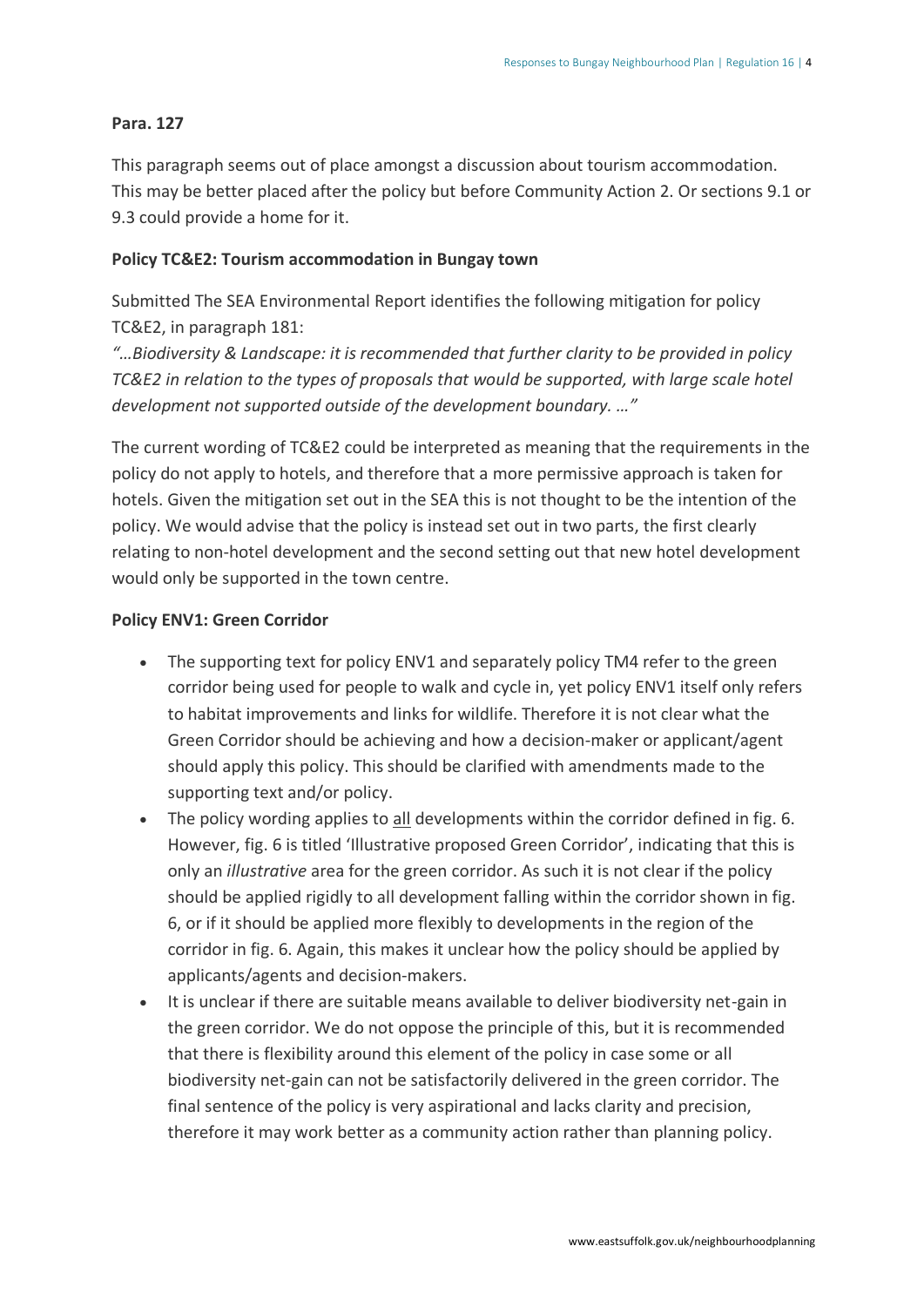#### **Para. 144**

Final sentence, typo: The Local Plans contained open space standards which set out the requirements for new housing development.

#### **Policy ENV2: Open Space**

- The plan already has policy ENV4 which addresses biodiversity net gain more comprehensively and in more detail – therefore is this policy necessary?
- If the policy is retained, some additional clarity would improve the effectiveness of this policy. For example, should the biodiversity net gain apply to just the area covered by the new open space, or the new development as a whole? The supporting text focusses on providing public amenity space, but does this policy apply equally to other types of new open space, such as sports pitches? Sports pitches may be more difficult to achieve biodiversity improvements on.

#### **Policy ENV4: Biodiversity**

Criterion a: this does not explain how existing biodiversity should be assessed and how gain should be calculated. Words to the following effect could be used to address this: 'Biodiversity Net Gain should be measured using the most recently available Biodiversity Metric at the time of the submission of the planning application, unless otherwise agreed in writing with the Local Planning Authority.'

#### **Policy ENV5: Flooding**

Text added for clarification: 'The neighbourhood plan encourages the use of hardsurfacing materials on new developments that are permeable and which therefore reduce the risk of surface water flooding.'

#### **Policy TM2: Off-street public car parking**

- Criterion a: it is unclear how existing demand and forecast future demand is expected to be measured and calculated. As written, this criterion will be very difficult for applicants, agents and decision-makers to effectively apply. This element of the policy is vague, contrary to para. 16 of the NPPF, and should either be made more precise or removed.
- Criterion B: The reasoning behind this criterion and how it should be applied are unclear. For example: what is a material increase in traffic likely to be? How should it be established if a change is material or not? Why does this criterion apply only to the Conservation Area? Does this increase apply only to vehicular traffic or all types of traffic? Clarity should be provided on these points for the criterion to be effectively applied, otherwise it should be removed as it would lack the clarity and unambiguity required by para. 16 of the NPPF.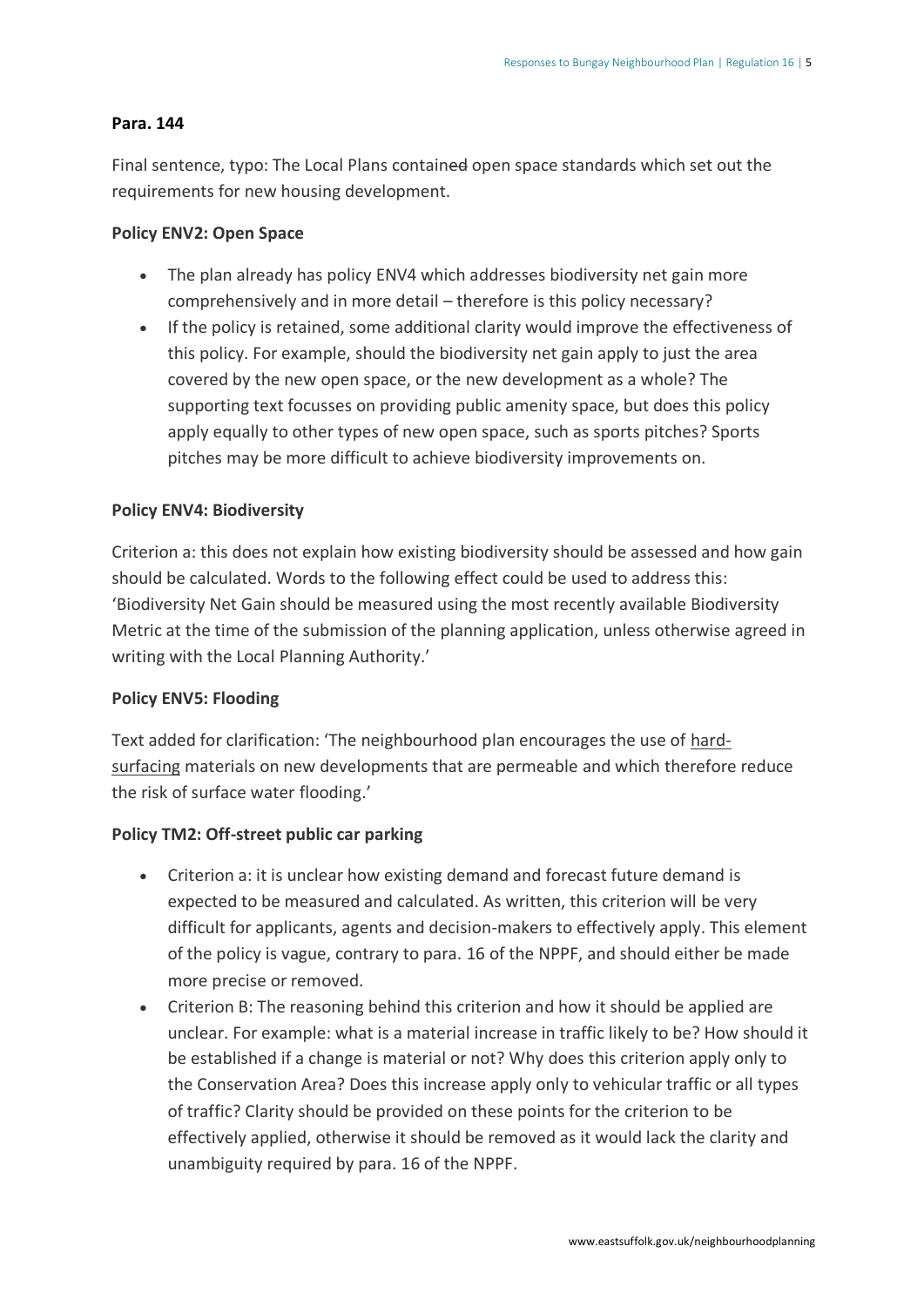#### **Policy TM4: Sustainable transport and highway safety**

- First para.: this discusses creating movement routes in the green corridor in fig. 6. However this is not referenced in the specific policy for the green corridor: ENV1. ENV1 only addresses wildlife and habitat improvements. The two policies should be aligned in their objectives if both movement routes and wildlife/habitat improvements are to be achieved. One or both of the policies should be re-worded to allow for this.
- Final para.: this reads more like a community action than a planning policy. Suggested alternative wording for the policy: "the implementation of a new cycleway and pedestrian route connecting any major development to the west of St John's Road to Flixton Road in order to increase access to Stow Fen will be strongly supported." This could also form a separate community action if the steering group wished.

#### **Strategic Environmental Assessment, Environmental Report July 2021**

These comments relate to the submitted SEA Environmental Report (March 2022).

The Council has provided feedback on the SEA of the Bungay Neighbourhood Plan, to support the Neighbourhood Plan group, during the production of the Plan.

As part of this, the Council provided comments on the SEA in response to the Regulation 14 consultation where the SEA Environmental Report dated July 2021 was published. The Examiner should note that the SEA comments included in the submitted Consultation Statement are those which the Council provided in March 2022, after the Regulation 14 consultation, as part of its feedback on the draft Regulation 15 Submission documents. The Council's comments on the July 2021 SEA Report, submitted in response to the Regulation 14 consultation, are therefore appended to this response below.

The Examiner will be aware from the Regulation 14 comments attached, and from the further comments made in March 2022 that are included on pages 36-40 of the Consultation Statement, that the Council has previously made a number of comments on the SEA Report. This included comments in relation to how the alternative site had been assessed and the approach to consideration of alternatives, as well as a number of other more detailed points. In order to support the preparation and implementation of the Neighbourhood Plan, the SEA Report should provide a full and robust assessment of the plan and alternatives, and the Council anticipates that the Examiner will give consideration to these matters in examining the Neighbourhood Plan.

The Council has also considered whether the Neighbourhood Plan itself appropriately addresses the mitigation identified in the SEA Report. The SEA identifies the following mitigation for policy TC&E2, in paragraph 181: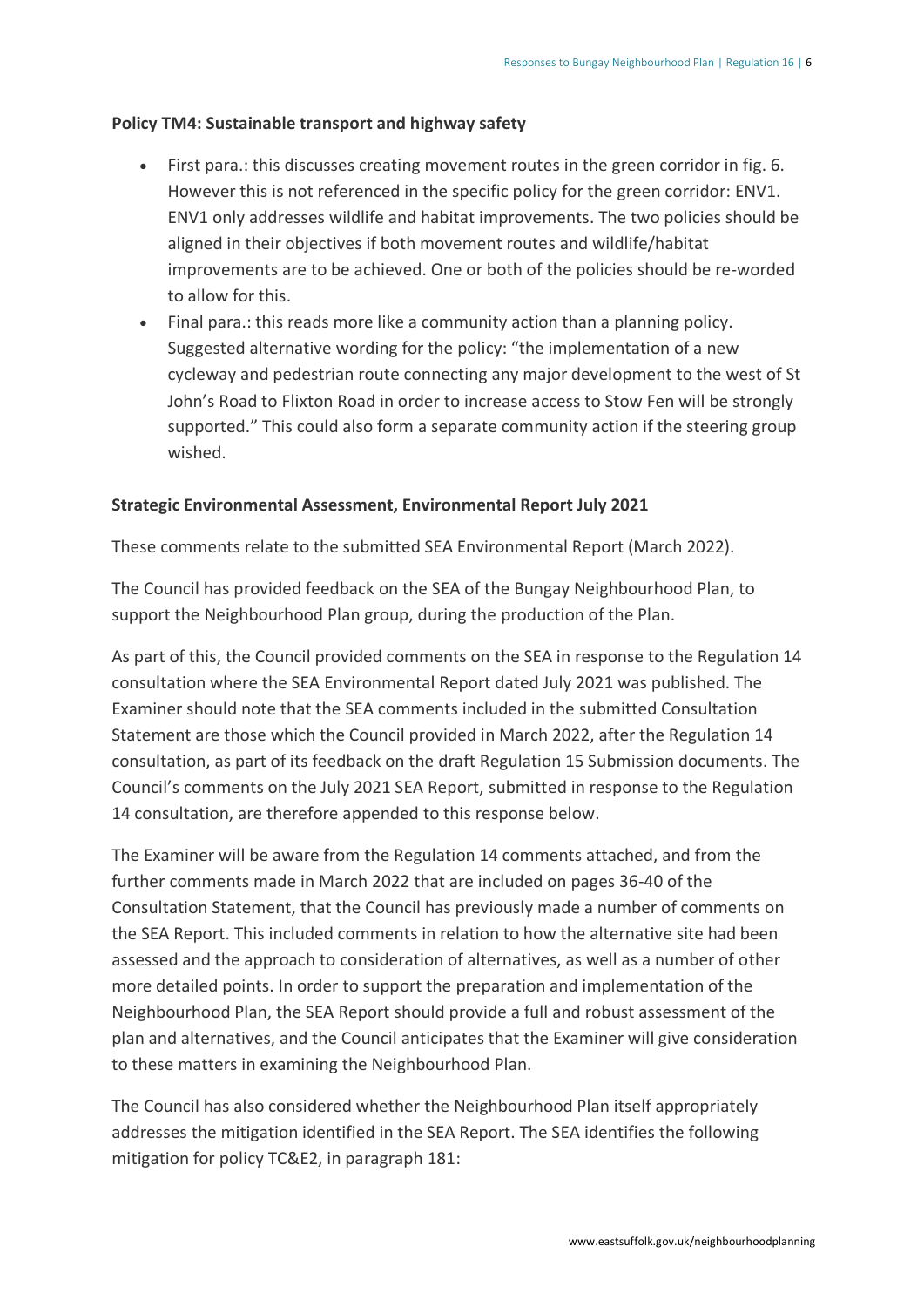*"…Biodiversity & Landscape: it is recommended that further clarity to be provided in policy TC&E2 in relation to the types of proposals that would be supported, with large scale hotel development not supported outside of the development boundary. …"*

#### Policy TC&E2 in the Neighbourhood Plan states:

*"Planning Policy TC&E2: Tourism accommodation in Bungay town Proposals for new built permanent tourist and holiday accommodation will be required, unless overriding material considerations indicate otherwise, to be located within the development boundary or on sites that are:*

*1. Both adjacent to the development boundary and south of the A143; and*

*2. Of a scale appropriate to Bungay Proposals within, or adjacent to, the defined town centre will be supported.*

#### *This policy does not apply to hotels."*

The current wording of TC&E2 could be interpreted as meaning that the requirements in the policy do not apply to hotels, and therefore that a more permissive approach is taken for hotels. Given the mitigation set out in the SEA this is not thought to be the intention of the policy. We would advise that the policy is instead set out in two parts, the first clearly relating to non-hotel development and the second setting out that new hotel development would only be supported in the town centre. As a minor point related to this, paragraphs 132 and 144 of the SEA appear to show the incorrect policy references (it is thought this should be TC&E2).

As a minor related point, it is thought that paragraph 132 of the SEA report relates to TC&E2 and not TC&E1.

Paragraph 137 of the SEA Report states *"…Policy H1 on design principles for new development sets a requirement that applications set out how design has maximised the potential to achieve net zero carbon emissions. …" This is also reflected in the conclusions in paragraph 180. However Policy H1 does not contain reference to net zero carbon emissions although does state that "applications will need to explain how the design has maximised the potential for energy efficiency"* (criterion n). It appears that the zero carbon reference relates to an earlier version of the neighbourhood plan and this section of the report has not been updated. However, it is not considered that this oversight alters the overall conclusions of the SEA report.

#### **Appendix**

Comments from East Suffolk Council submitted to Bungay Town Council on 29th October 2021 as part of Regulation 14 response.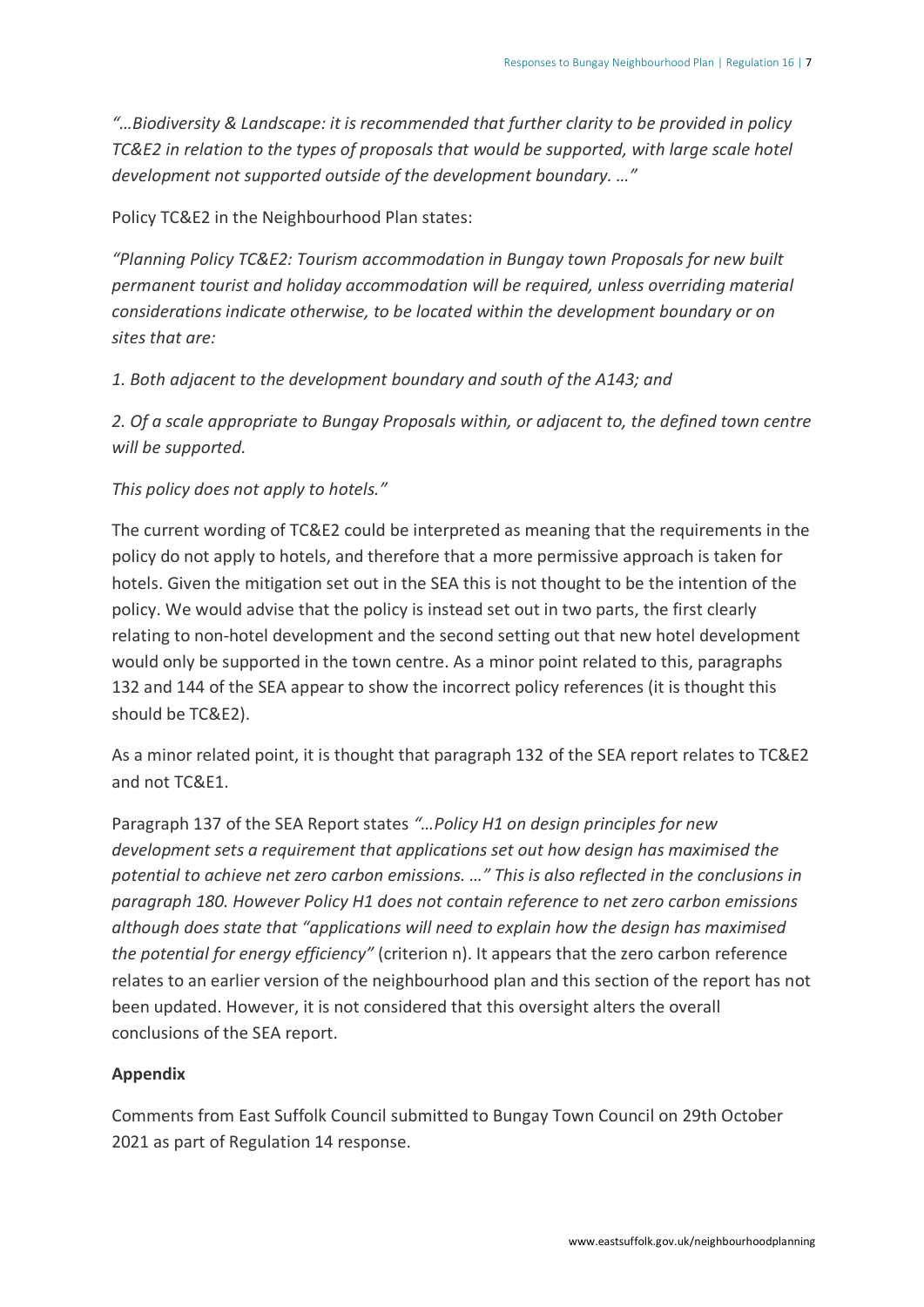#### **SEA Environmental Report July 2021**

#### Non Technical Summary

Paragraph 8 – whilst this is the Non-Technical Summary it would be helpful to briefly set out the context within which alternative options were considered i.e. to explain what the plan is trying to achieve in terms of additional housing growth.

Paragraph 8 – The alternatives do not appear to be significantly different. In reality the difference between 65 and 70 dwellings is marginal in SEA terms. The Planning Practice guidance on Strategic Environmental Assessment states "Reasonable alternatives are the different realistic options considered in developing the policies in the plan. They need to be sufficiently distinct to highlight the different environmental implications of each so that meaningful comparisons can be made." (Ref Paragraph: 038 Reference ID: 11-038- 20190722). There should be an explanation as to why the alternatives have been chosen, with reference to how potentially suitable sites have been identified. Are these the only sites deemed suitable through the site assessment work?

Paragraph 18 – It isn't clear how the refusal for 40 dwellings on the site renders it a less preferred option. It is noted later on in para 67 that planning permission has previously been refused on flood risk grounds but that there is 0.2ha outside of the flood zone. If it is considered unsuitable arguably it is not a reasonable alternative.

Paragraph 23 – the 'recommendations' would normally be described as mitigation measures, and it would therefore be helpful for the word mitigation to be used somewhere in this sentence.

#### Introduction

Paragraph 32 – Rather than stating that the SEA is a legal requirement, it would be more accurate to refer to the fact that screening was undertaken that identified the potential for significant effects and therefore a full SEA is required.

Paragraph 33 – for completeness the Regulations should have "(as amended)" afterwards.

Paragraph 35 – whilst an SEA report will most likely answer these three questions they are not specifically questions that are required to be answered by legislation, so it may be better to say something along the lines of "The Environmental Report sets out information to meet the requirements of the Regulations and sets out information in relation to the following questions".

Paragraph 37 refers to questions in paragraph 7, should this be paragraph 35?

Paragraph 43 – I think the 72 dwellings referred to are those identified in the Local Plan in paragraph 5.2 "The Local Plan allocates land for 485 new homes (of which 150 already have planning permission) in addition to the 72 on unallocated sites which already have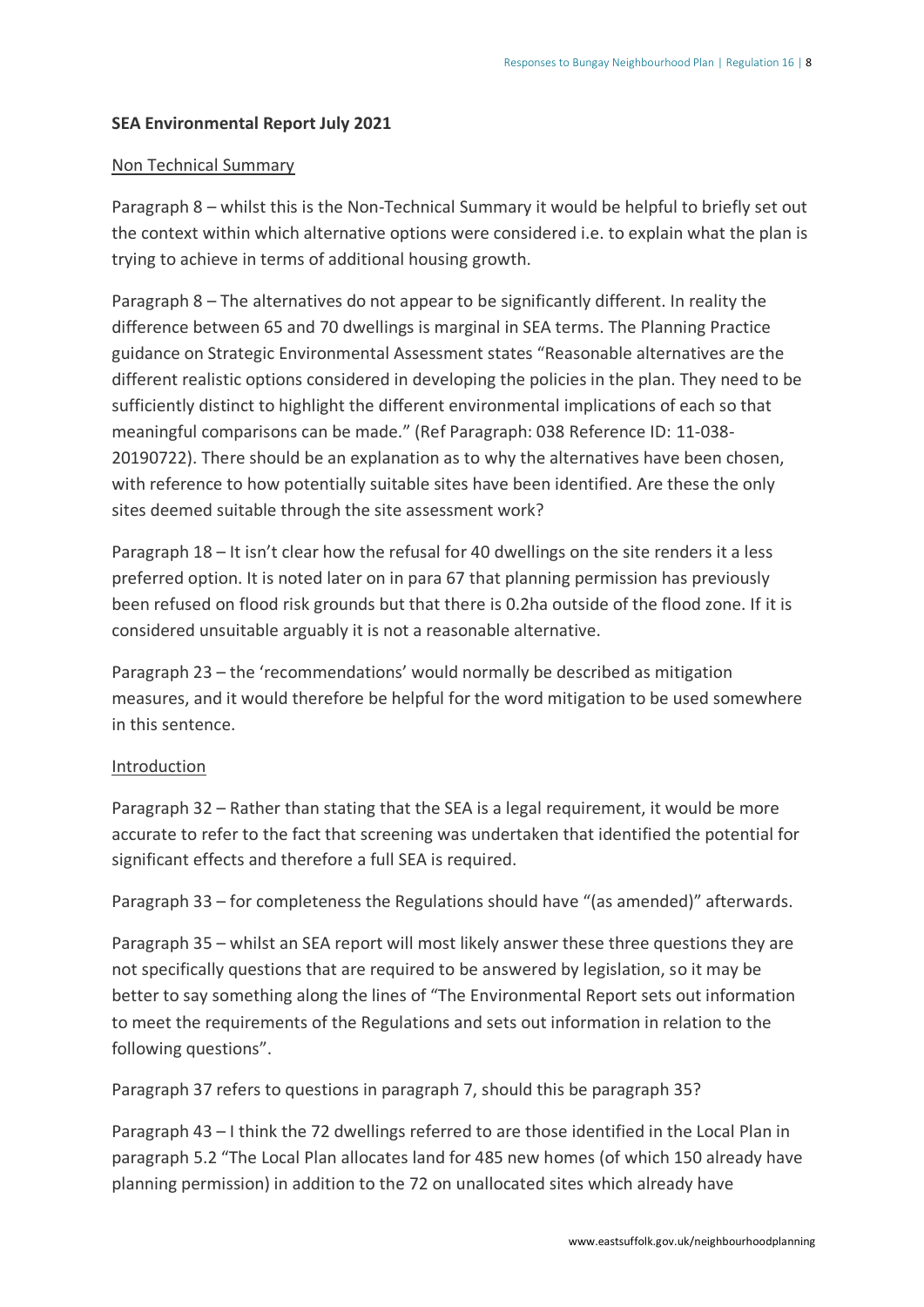permission or completed since the beginning of the plan period." This data is as at 31.3.2017, and this should be made clear in this paragraph.

Paragraph 43 - The indicative housing requirement provided by East Suffolk Council is 67 dwellings. It could be helpful to put this in to some context by referencing the methodology paper [\(Neighbourhood-Plans-Indicative-Housing-Requirements-methodology.pdf](https://www.eastsuffolk.gov.uk/assets/Planning/Neighbourhood-Planning/Preparing-a-Neighbourhood-Plan/Neighbourhood-Plans-Indicative-Housing-Requirements-methodology.pdf) [\(eastsuffolk.gov.uk\)\)](https://www.eastsuffolk.gov.uk/assets/Planning/Neighbourhood-Planning/Preparing-a-Neighbourhood-Plan/Neighbourhood-Plans-Indicative-Housing-Requirements-methodology.pdf) that the Council has adopted for assessing indicative housing requirements. On page 5 this states:

"Whilst it is for Qualifying Bodies to choose whether to plan for housing or not, the PPG (paragraph 103) states that neighbourhood planning bodies are encouraged to plan to meet their housing requirement, and where possible to exceed it. As the Local Plans contain strategies to meet, and exceed, the housing requirements for the Local Plan areas, the provision of additional housing figures to Neighbourhood Plan areas should be seen as providing an opportunity for an appropriate level of additional growth. In this respect the figures are not intended as minimums or maximums but as an indication of the level of the approximate level of growth that could be planned for. The Council will however expect Qualifying Bodies who have asked for an indicative housing requirement to take a positive approach towards planning for it. For Qualifying Bodies who wish to meet the requirements of paragraph 14b) of the NPPF, indicative housing requirements need to be met in full and Neighbourhood Plans will need to include allocation(s), although a policy on windfall allowance may form a part of the approach."

Paragraph 44 – should this state that the indicative housing requirement for the part of the Neighbourhood Plan area in the Broads is zero?

Paragraph 49 – At the draft Scoping Report stage air quality was scoped out. We commented that this didn't reflect the discussion that new development could give rise to increased levels of NO2. It is noted from the summaries in Appendix B Scoping Information that the statutory consultees did not raise this, however it is noted that it remains scoped out contrary to our earlier advice.

SEA Framework Historic Environment – as per previous comments, does Bungay currently have Non Designated Heritage Assets that have been formally identified as such? It is noted that the Plan does not propose any, but have they been identified through the Buildings of Bungay Archive? If there are not any already the role for the SEA would be to assess the impacts of proposing NDHAs rather than assessing the impacts of the Plan on NDHAs.

Paragraph 59 – it would be worth also referring to the PPG as this provides a further explanation on what is expected by assessing alternatives:

"Reasonable alternatives are the different realistic options considered in developing the policies in the plan. They need to be sufficiently distinct to highlight the different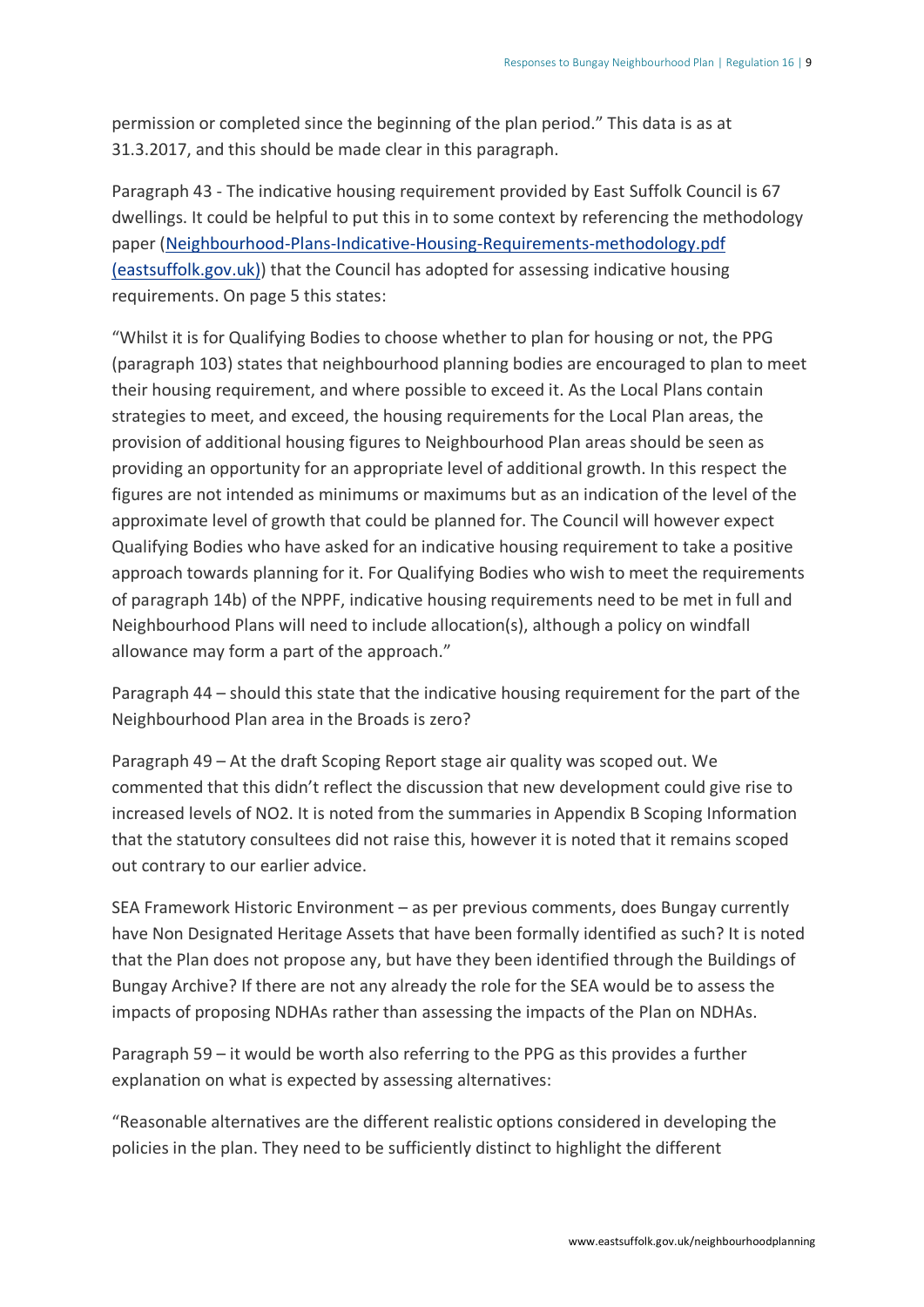environmental implications of each so that meaningful comparisons can be made." (Ref Paragraph: 038 Reference ID: 11-038-20190722).

Paragraph 63 – For accuracy this should state that the Local Plan allocates land for approximately 485 homes.

Paragraph 64 – See comments above under paragraph 43.

Paragraph 65 – where could someone see the sites that were found to be unsuitable? It is presumed this is informed by a site assessment report, so it would be helpful to cross refer to that. It is also noted that the sites have been identified through the Waveney call for sites in 2015. Is it known that the sites assessed are still available i.e. do the landowners still wish to put them forward? It would be helpful to reference any work that has been undertaken to establish this. This may be more of an issue for the Neighbourhood Plan more generally but there are links with the SEA and assessing reasonable alternatives.

Paragraph 71 – as set out above, these alternatives do not appear sufficiently distinct. If these are considered to be the only genuine reasonable alternatives this should be clearly explained. A more distinct approach could involve assessing a greater reliance on windfall and a smaller allocation for example.

Assessing reasonable alternatives – it would help to assess each alternative specifically against each of the SEA objectives and questions. This would ensure it is clear that all questions have been covered. It also isn't clear whether both sites have been assessed individually against the SEA framework, as full assessments are not included in the report. It is important to be clear on how sites have been assessed - as an example during the Examination of the recently-made Bredfield Neighbourhood Plan the Examiner required additional work to be undertaken on the SEA to ensure that site allocations had been thoroughly assessed (see paragraph 27 of the Examiner's report [Bredfield-Neighbourhood-](https://www.eastsuffolk.gov.uk/assets/Planning/Neighbourhood-Planning/Designated-Neighbourhood-Areas/Bredfield/Referendum/Bredfield-Neighbourhood-Plan-Examination-final-report.pdf)[Plan-Examination-final-report.pdf](https://www.eastsuffolk.gov.uk/assets/Planning/Neighbourhood-Planning/Designated-Neighbourhood-Areas/Bredfield/Referendum/Bredfield-Neighbourhood-Plan-Examination-final-report.pdf) (eastsuffolk.gov.uk) and also correspondence on the website Bredfield [neighbourhood](https://www.eastsuffolk.gov.uk/planning/neighbourhood-planning/neighbourhood-plans-in-the-area/bredfield-neighbourhood-plan/) plan » East Suffolk Council).

Paragraph 73 – would 'judgements' be a better word than 'assumptions'?

Paragraph 77 – The sentence stating that the trees in the north east part of the site should be retained is mitigation rather than part of a positive assessment. In other words uncertain or negative effects would be recorded with this identified as potential mitigation.

Paragraph 90 – Given that the difference on BNDP04 is only five dwellings between the 2 options and the site area is assumed to remain the same, would option 2 really mean less agricultural land is lost?

Paragraph 101 – Option 2 would deliver slightly less affordable housing as the site BNDP03 is below the 11 dwelling threshold set out in policy WLP8.2 and therefore wouldn't be required to deliver any affordable housing.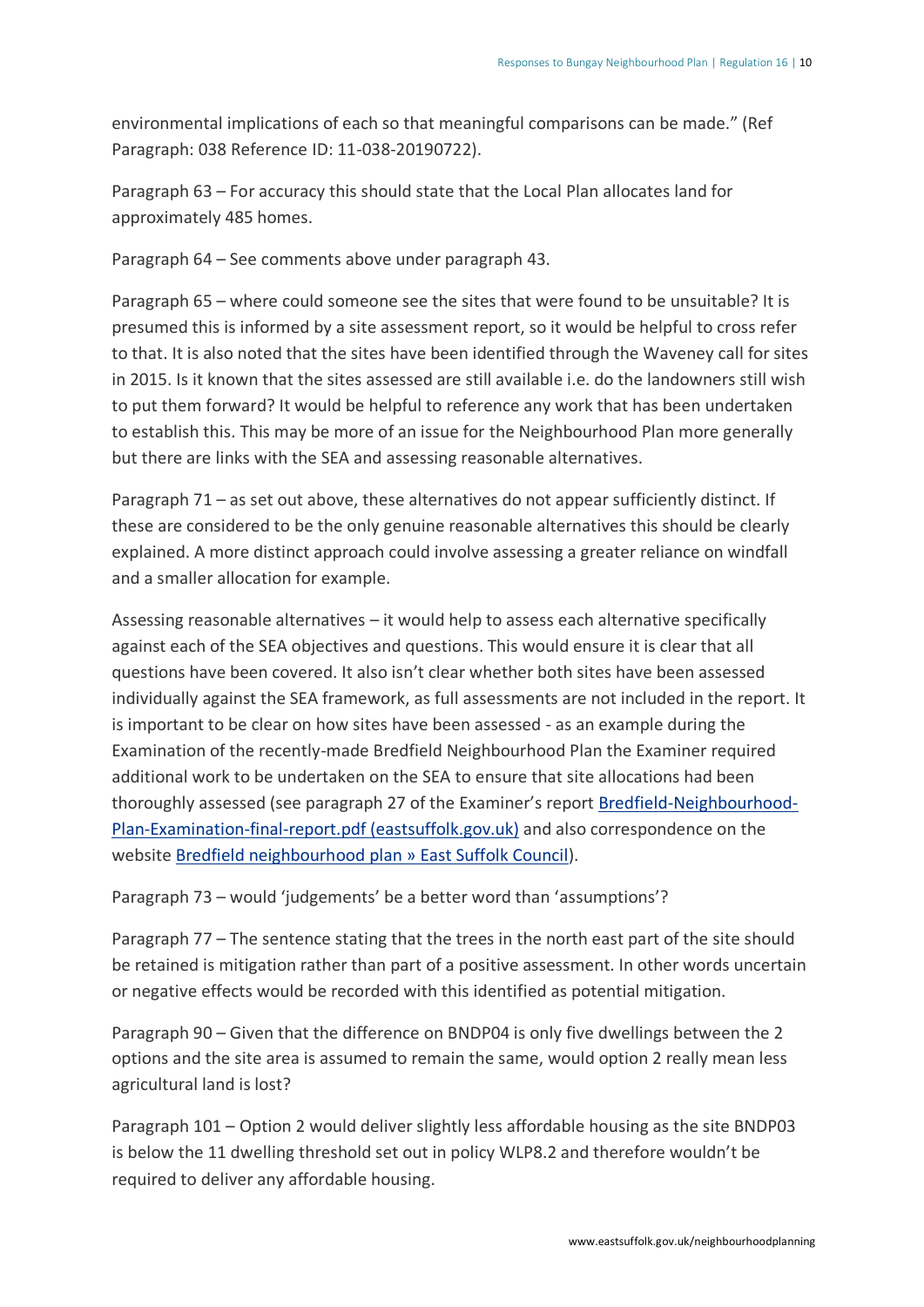#### What are the SEA findings at this stage?

Paragraph 119 – typo in first line 'accurately'.

Appraisal of the Bungay Neighbourhood Plan – are there assessments for each policy against the SEA Framework objectives and questions set out in Figure 2? Without this it is difficult to transparently see how each policy has performed. For example, by reading paragraphs 121 – 125 there is no indication as to how policy TC&E2 performs in relation to biodiversity. The discussion seems very weighted towards the positives of the policies – it may be that it is largely positive effects that are recorded but without a policy-by-policy assessment it is not possible to be certain. The Bredfield neighbourhood plan SEA did not include assessment of each policy against the SEA appraisal framework. The Examiner raised concerns over this and further work was required at the examination.

Paragraph 132 – If the reference to opportunities to mitigate emissions is mitigation being recommended by the SEA it should be clearly set out as such. This is the case for any mitigation that is recommended.

Paragraph 140 – It would be acceptable to refer to a relevant Local Plan policy, in this case WLP8.24 Flood Risk, as mitigation, as the Neighbourhood Plan is not expected to repeat policies that are covered in the Local Plan.

Paragraph 170 – It should be clear that the recommendations are mitigation. This list doesn't seem to cover all of the mitigation identified in the discussion above, such as in paragraph 132 in relation to emissions. As it appears the mitigation listed here has been incorporated in to the draft Plan, this should be stated here.

Habitats Regulations Assessment – Has the appropriate assessment been undertaken? The results of this should be reflected or at least referenced in the SEA assessments in response to the first question under the Biodiversity theme.

#### What are the next steps

Paragraph 172 – last sentence – the basic condition relates to being in general conformity with the *strategic policies* of the Local Plans.

Paragraph 174 – although the reporting of monitoring of significant effects could take place through East Suffolk Council's Authority Monitoring Report, the SEA itself should establish what needs to be monitored and what the indicators would be based on the significant effects identified.

#### Appendix B – Scoping Information

As air quality was scoped out at the scoping stage, the relevant baseline and information and reasons for scoping it out should be included here for completeness. Our advice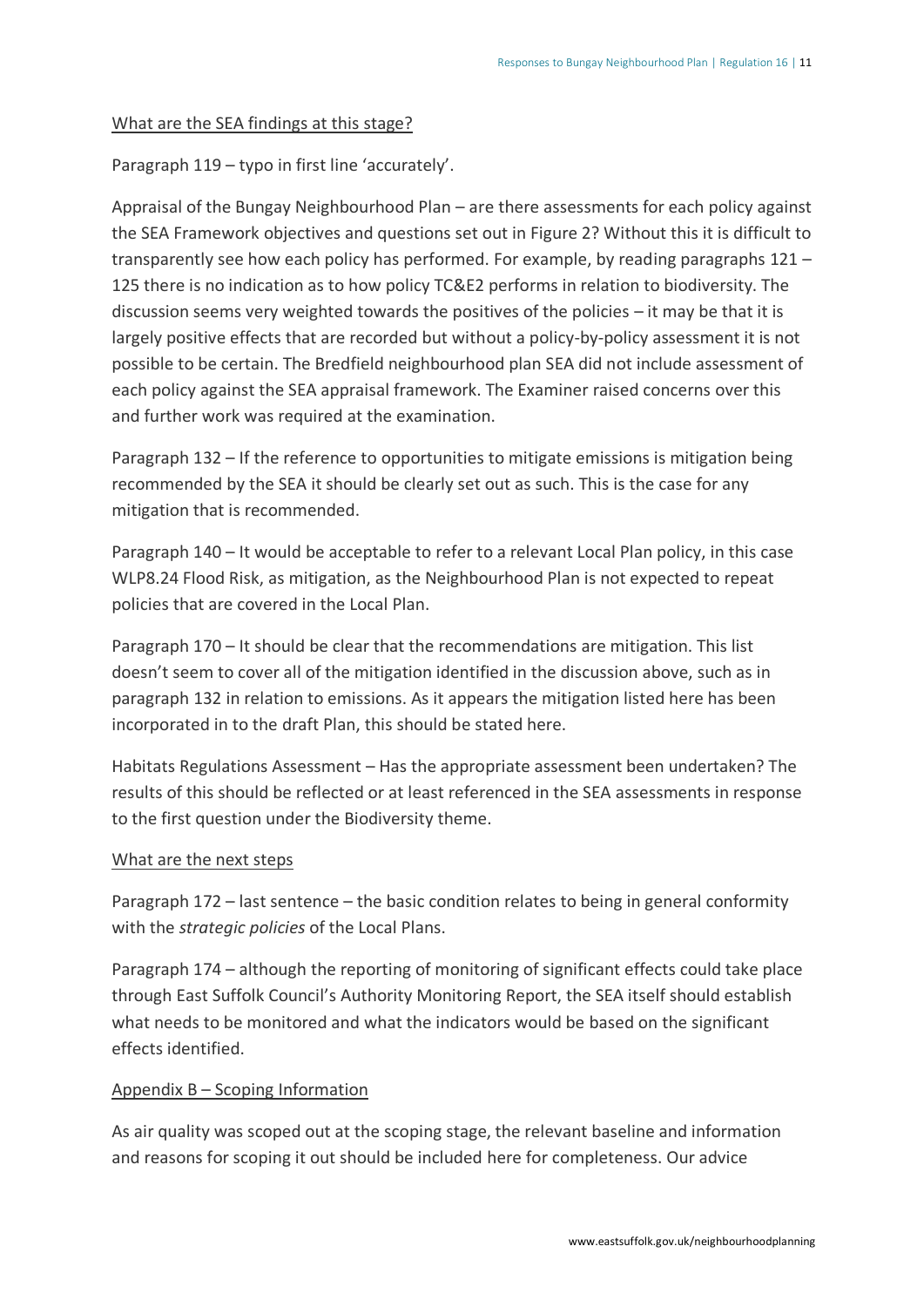however remains that it would have been more robust to have included air quality (as per our comments on the Scoping Report).

Please note that the above comments are provided at Officer level only and do not prejudice any future decision by the Council.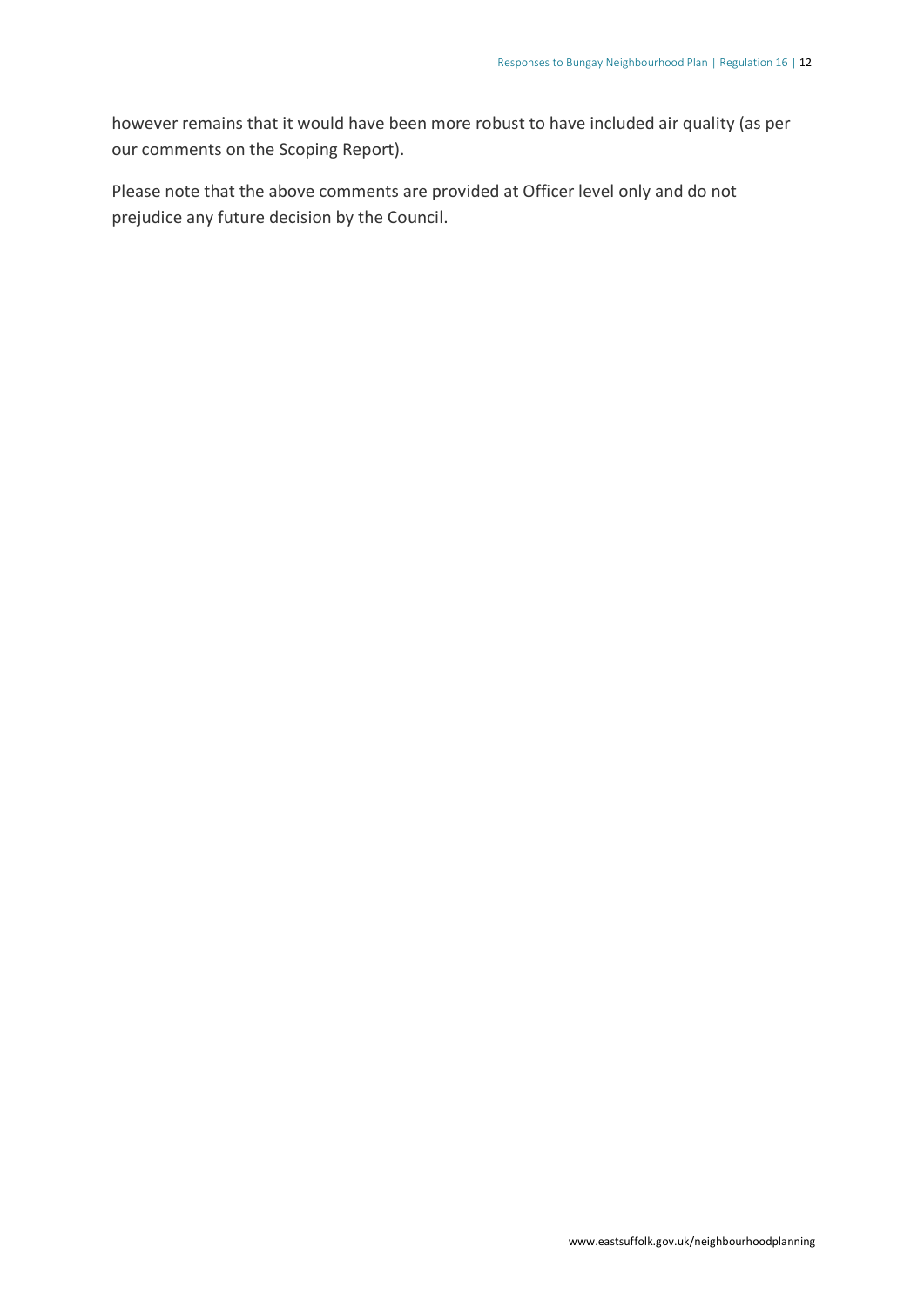### <span id="page-15-0"></span>**Alan Pearmain**

#### 6.2 Health Care

Regarding need to enlarge or increase scope of current Medical Practice. I suggest an additional, maybe competitive, facility should be established. My reasoning being that this document states 'parking needs to be increased': which is impractical. Hence new location elsewhere.

I should remind the reader that currently obtaining a medical appointment is extremely difficult and time consuming. A new Practice in Ditchingham perhaps?

#### 6.2 Health care:

Given the overwhelming use of Bungay current medical practice: with any increase in size requiring suitable improvement in parking (86) Plus given the stated catchment area (85) I feel a new approach should be adopted by providing a suitable alternative medical practice, ie competition. Located away from the current practice in an area where parking is available.

#### 6.5 Community Infrastructure Levy

Feel this fund should not be used for sporting or green spaces: but spent on other more needy schemes as exercise and sport is a personal objective. Most residents have the option to exercise in the wonderful countryside of footpaths etc..... but do not!

I feel spending funds on sports facilities then trying to convince residents to use them is wasteful.

#### 9.2 Green Corridor:

I endorse the taking over of Skinner's Meadow. Maybe even insisting the current building, barn, is refurbished.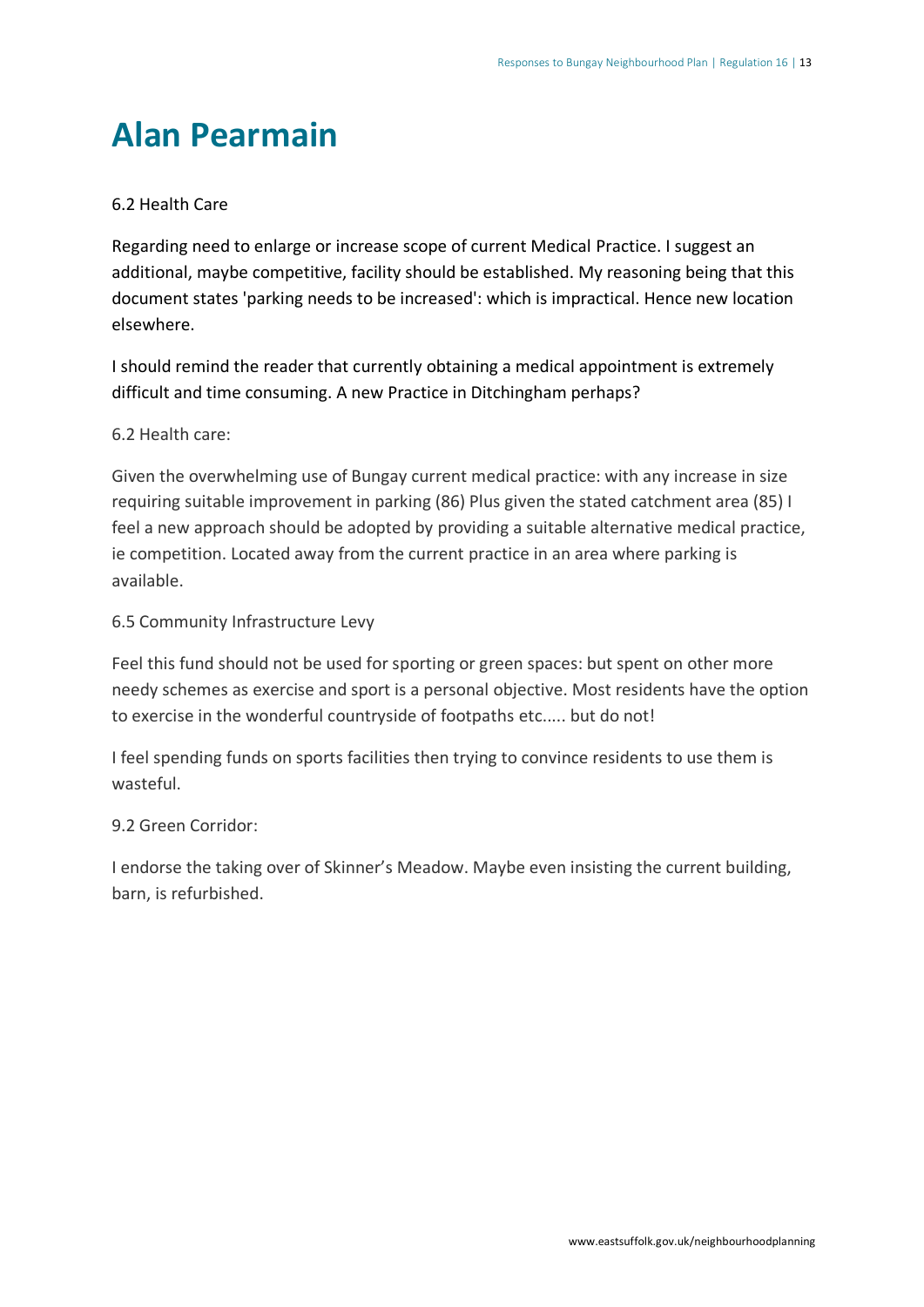### <span id="page-16-0"></span>**Broads Authority**

Here are our comments on the Bungay NP.

Figure 1 needs to show the Broads to provide adequate context. The map in the Environment Report at Figure 1 is ideal.

Para 49 says that the design guide does not apply to the Broads. That is supported. But it also says that policy H1 does not apply to the Broads. The policy can apply to the Broads as written in our opinion. See comments on H1.

H1

- Para 1, 2 and the criteria (a) to (n) can apply to the Broads. Also, last para sentences 1 and 2 of the past para. Last sentence is correct.
- Where you say 'navigation' in e, you might want to think of a different term as that means something quite different in the Broads and as set out in the plan, the water near Bungay is not navigable.

Para 61 needs to refer to the Broads' equivalent standard for M(4)2, for completeness.

Para 64 – the Local Plan for the Broads also covers rural exception sites.

H3 – might be worth saying that First Home Exception Sites are not permitted in the Broads: First Homes - GOV.UK [\(www.gov.uk\)](http://www.gov.uk/)

Figure 5

- The legend does not match what is on the map.
- Did you also want to show the site allocated in the Waveney LP for context?

Para 87, does not read well: 'A new community facility could provide much needed facilities centre and other opportunities to create greater capacity in this area would be supported'. Delete the word 'centre'?

Para 144 – 'The Local Plans contained open space standards which set out the requirements for new housing development' – 'contain' a better word?

ENV3

- should these areas be mapped? Otherwise it is not clear to what area the policy applies.
- what about the Broads in general, given that the NPPF protects the Broads and its setting?
- what is an acceptable impact on these areas?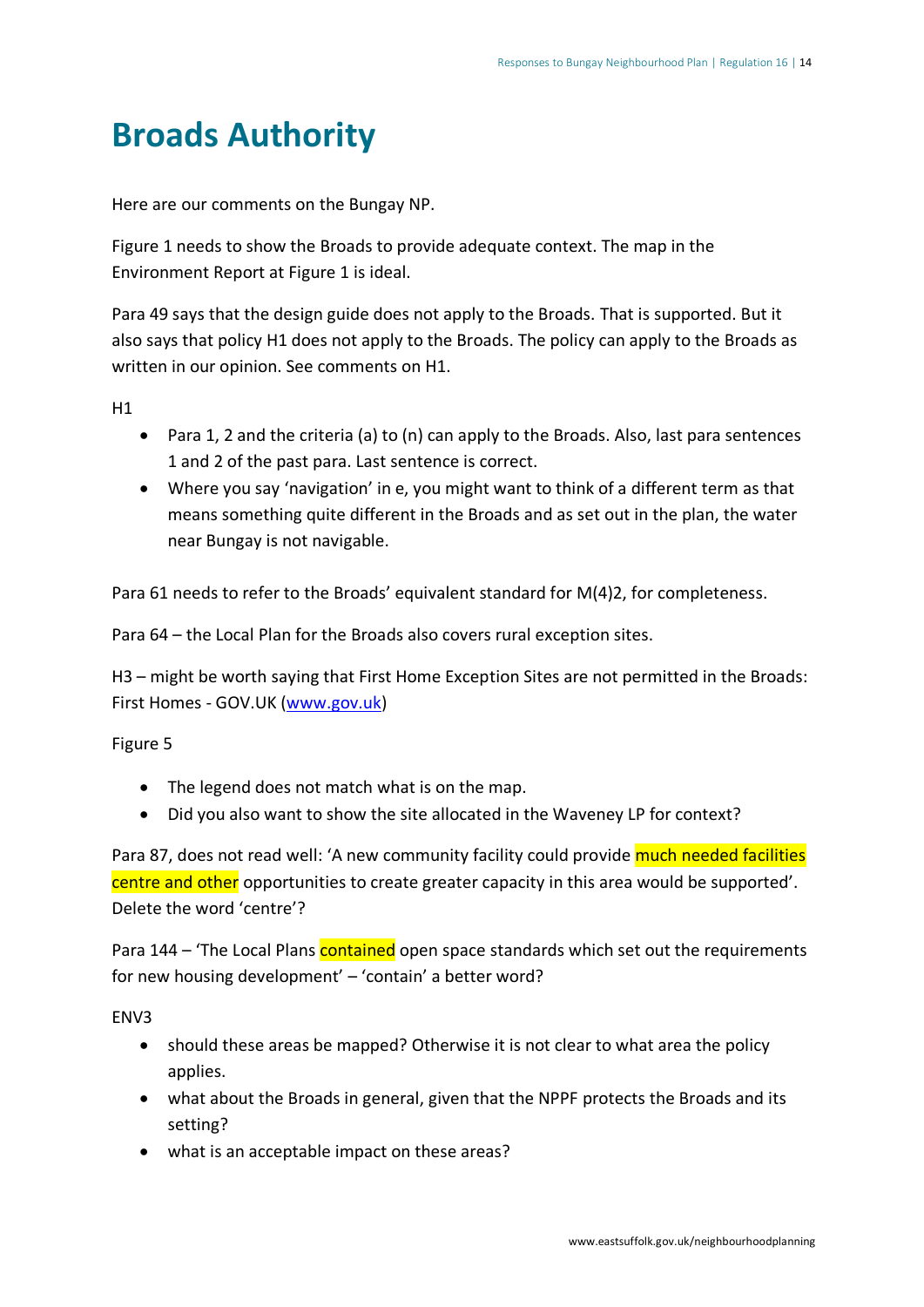ENV5 – uses the term 'natural' – not all SUDs are natural I don't think. Like permeable driveways are not natural.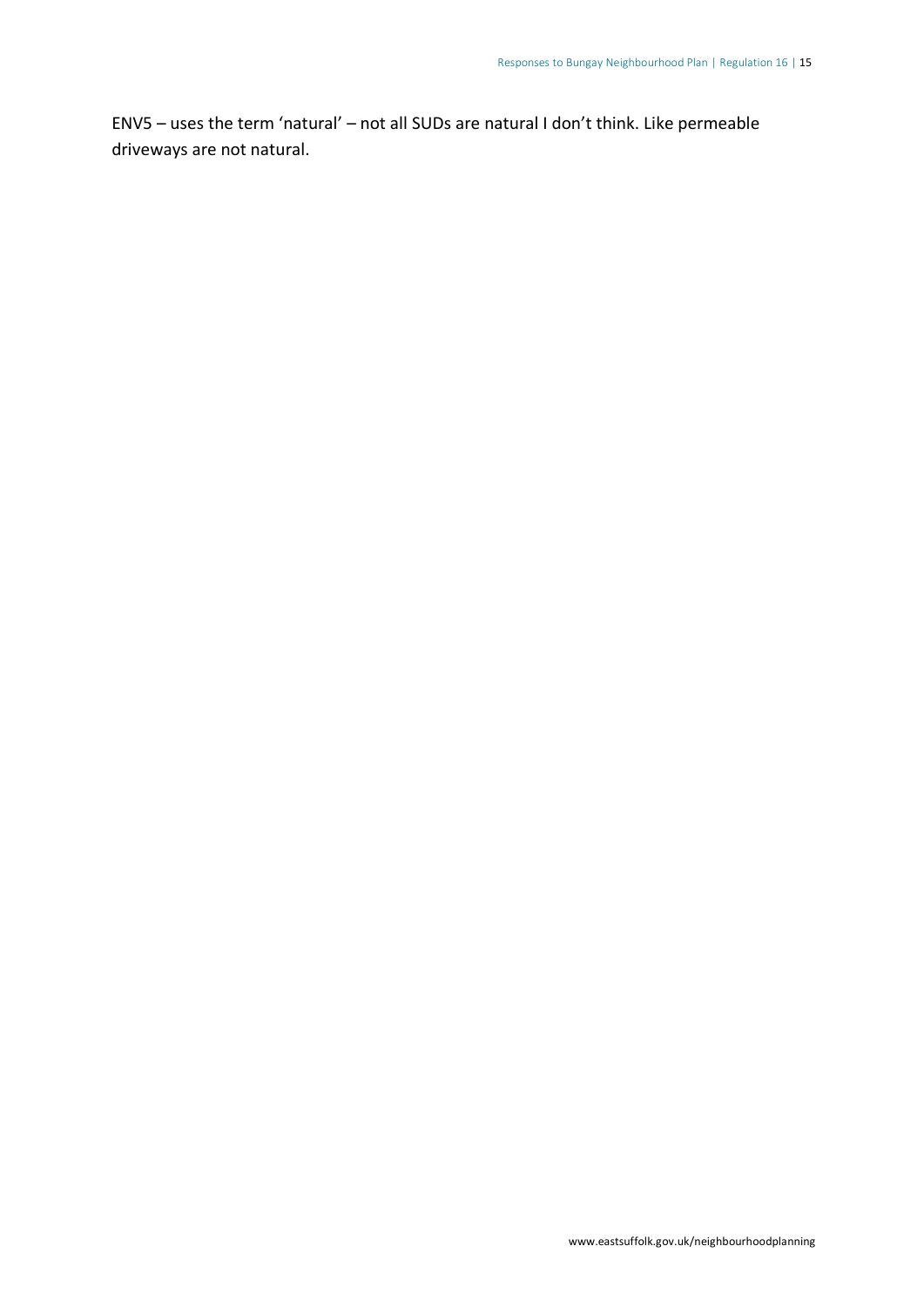### <span id="page-18-0"></span>**Historic England**

Thank you for inviting Historic England to comment on the Regulation 16 Submission version of this Neighbourhood Plan.

Having reviewed the plan and relevant documentation we do not consider it necessary for Historic England to provide further detailed comments at this time. We welcome the production of this neighbourhood plan, and consider that it meets and exceeds the Basic Conditions in the context of Bungay's historic environment.

We would refer you if appropriate to any previous comments submitted at Regulation 14 stage (attached), and for any further information to our detailed advice on successfully incorporating historic environment considerations into a neighbourhood plan, which can be found here: [https://historicengland.org.uk/advice/planning/plan-making/improve-your](https://historicengland.org.uk/advice/planning/plan-making/improve-your-neighbourhood/)[neighbourhood/](https://historicengland.org.uk/advice/planning/plan-making/improve-your-neighbourhood/)

We would be grateful if you would notify us if and when the Neighbourhood Plan is made by the council. To avoid any doubt, this letter does not reflect our obligation to provide further advice on or, potentially, object to specific proposals which may subsequently arise as a result of the proposed plan, where we consider these would have an adverse effect on the historic environment.

Historic England - [comments submitted at Regulation 14 stage](https://eastsuffolk.inconsult.uk/gf2.ti/af/1391266/529221/PDF/-/Historic%20England%20-%20comments%20submitted%20at%20Regulation%2014%20stage.pdf)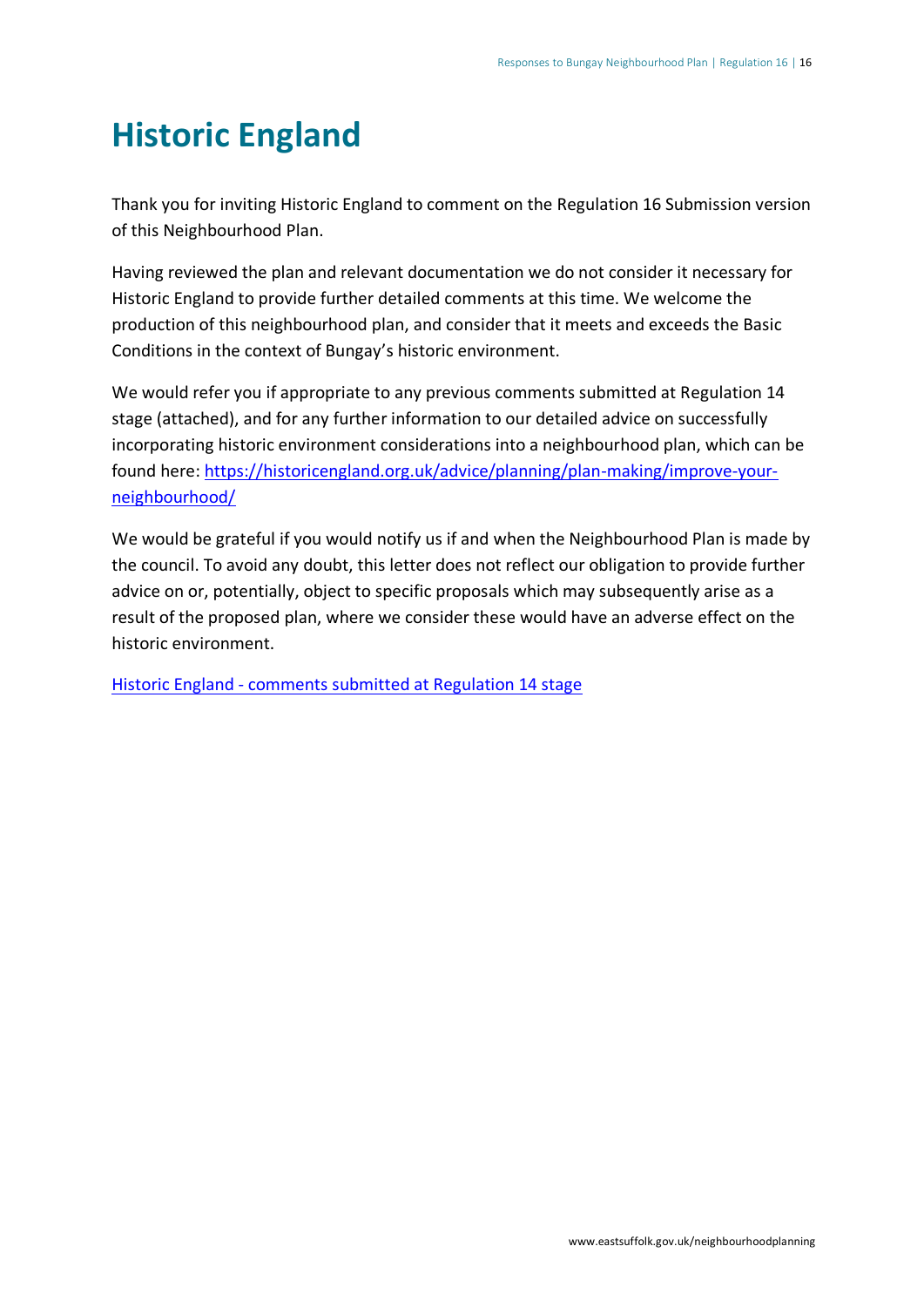### <span id="page-19-0"></span>**Ken Lodge**

Please note that I was Chair of the Bungay NDP group for four years until April 2020.

The time taken to move this plan forward is unacceptable and has been caused mainly by some members of the planning office staff. COVID is not an excuse. It is also the case that the whole process of establishing a NDP is cumbersome and off-putting. One could be cynical about this.

I support the plan in all its aspects, though, of course, we have been tied by decisions made earlier by the former Waveney District Council. The Local Plan to build houses on land opposite the swimming pool (WLP5.1) is not appropriate, because any hard covering on this field will increase water run-off down into the Tin River, which will increase the problems of flooding lower down the stream. The attenuation pond provided by Cripps will be insufficient to deal with increases in water run-off, as it has been designed for only 150 houses. Since there are plans to triple this number in the locations of WLP5.2 and WLP5.1, the field opposite will be needed for the take-up of the excess surface water. Future planning MUST take account of the increase in flood events over the next few years. Both surface water and river/sea levels have to be taken into account. The issue of the Tin River is under consideration by the Environment Agency and being monitored by our MP.

It is also the case that the old drainage system of the town mixes both sewage and surface water, something that is not recommended and, I understand, would no longer be allowed. Nevertheless, small and individual developments may exacerbate an already poor system to deal with water.

Local planning should take into account all aspects of infrastructure, which often seems not to be the case.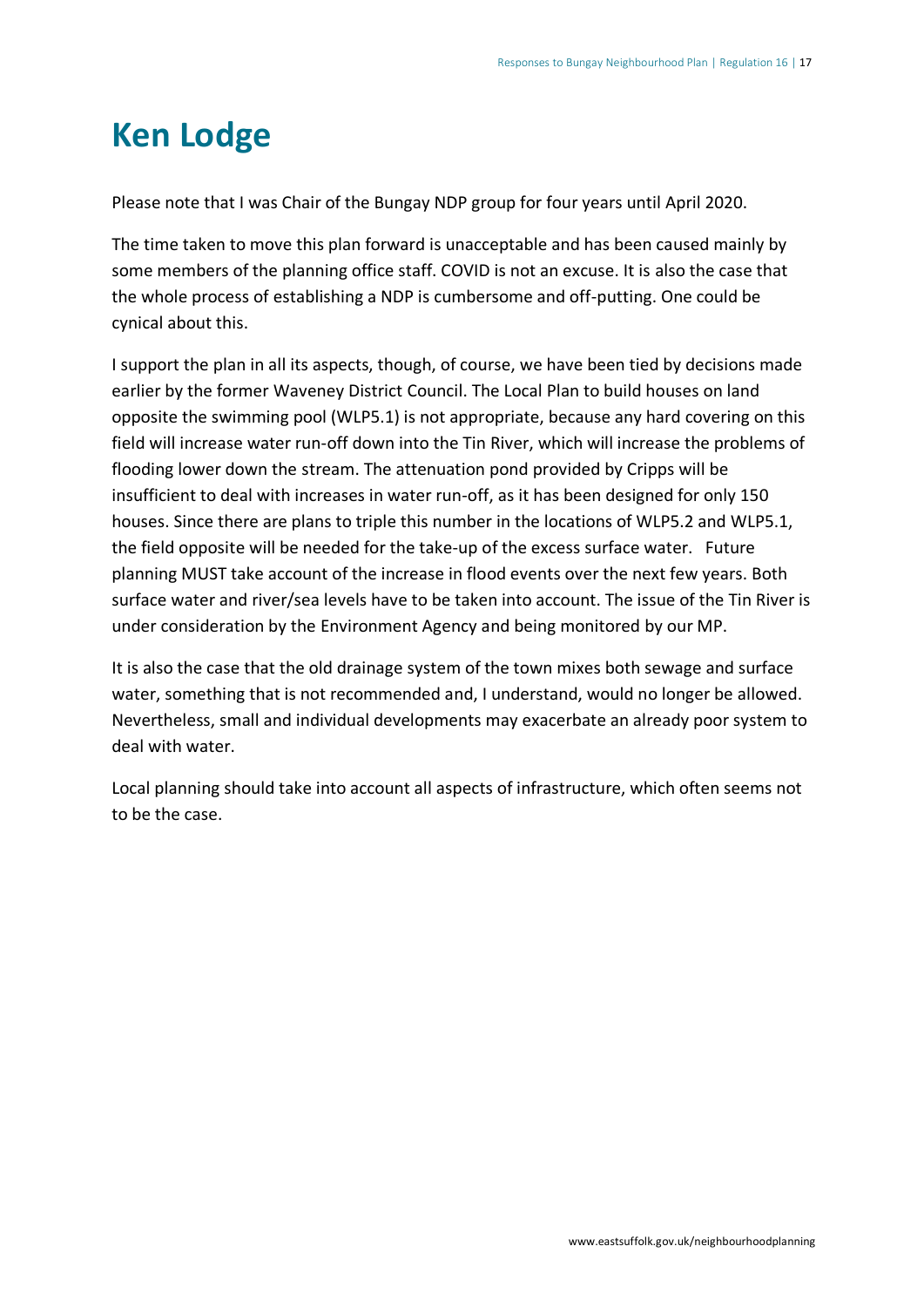### <span id="page-20-0"></span>**Natural England**

Natural England is a non-departmental public body. Our statutory purpose is to ensure that the natural environment is conserved, enhanced, and managed for the benefit of present and future generations, thereby contributing to sustainable development.

Natural England is a statutory consultee in neighbourhood planning and must be consulted on draft neighbourhood development plans by the Parish/Town Councils or Neighbourhood Forums where they consider our interests would be affected by the proposals made.

#### **Natural England does not have any specific comments on this Bungay Neighbourhood Plan Regulation 16 Consultation**

However, we refer you to the attached annex which covers the issues and opportunities that should be considered when preparing a Neighbourhood Plan.

#### [Annex 1](https://eastsuffolk.inconsult.uk/gf2.ti/af/1391266/528155/PDF/-/Natural%20England%20-%20Annex%201.pdf)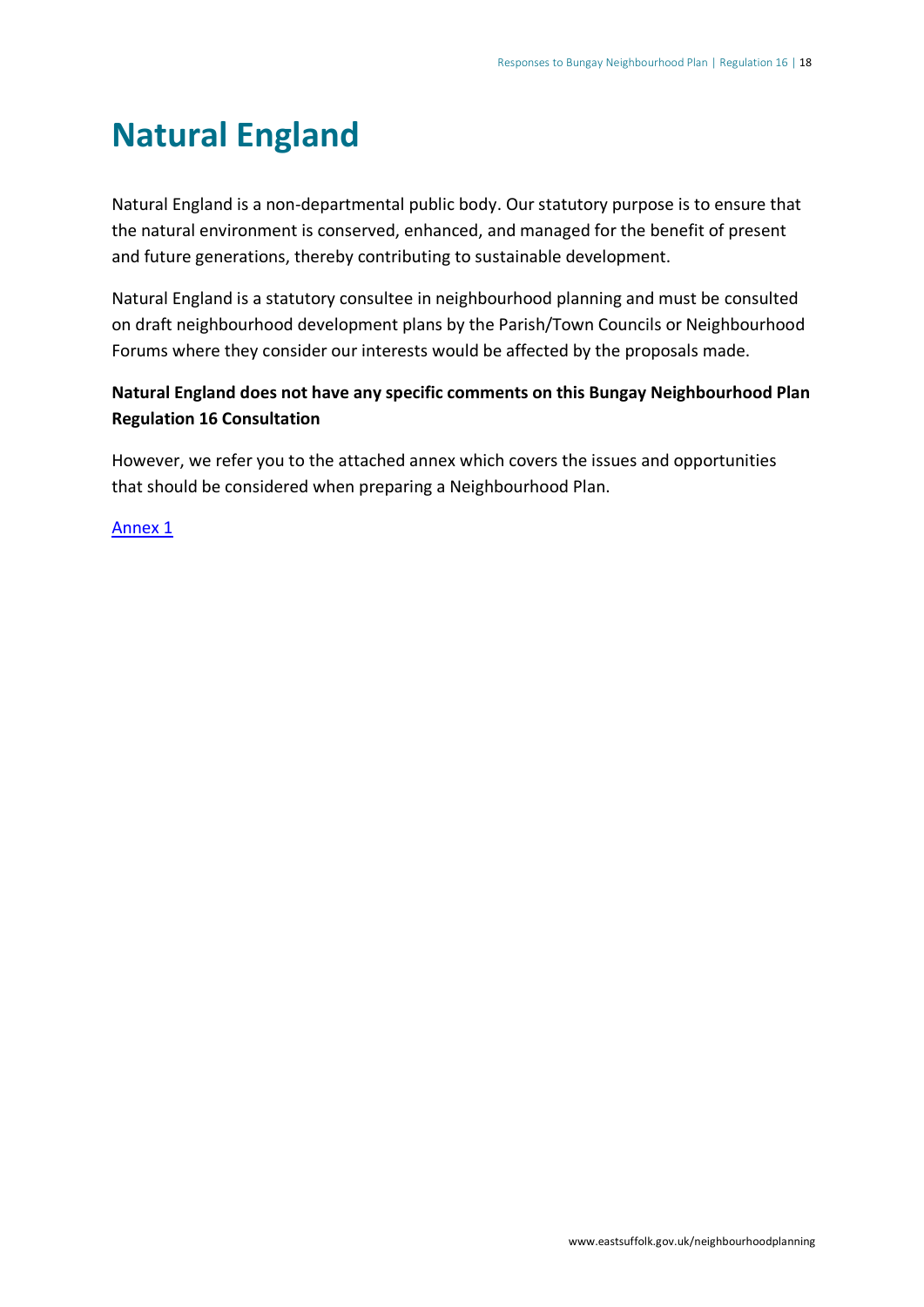## <span id="page-21-0"></span>**Norfolk and Waveney NHS Integrated Care System (NHS Norfolk and Waveney Clinical Commissioning Group)**

I write following the above consultation on behalf of the Norfolk and Waveney Integrated Care System, incorporating Norfolk & Waveney CCG, Norfolk Community Health and Care NHS Trust, East Coast Community Healthcare (ECCH), Norfolk and Norwich University Hospital NHS Foundation, James Paget University Hospital NHS Foundation Trust, Queen Elizabeth Hospital Kings Lynn NHS Foundation Trust, Norfolk and Suffolk NHS Foundation Trust and East of England Ambulance Service NHS Trust.

The local Primary Care Network (PCN), the South Waveney PCN, covering Bungay is a collaboration between primary, secondary, community, social, voluntary, and mental health care providers to form an integrated health and social care service to our patients.

The Bungay Medical Centre serves a registered population of circa 11,400 patients from the town and surrounding villages. The Bungay Surgery utilises the James Paget Hospital for most of its secondary care, East Coast Community Healthcare provide community nursing and therapy services for Bungay, and Norfolk and Suffolk NHS FT cover patients mental health needs, with many of these services delivered into patients homes, remotely or from central resources, whilst the East of England Ambulance Service NHS Trust provide emergency response to the area.

Bungay is currently serviced by Bungay Medical Centre. In terms of premises space any current capacity will quickly be consumed through new developments in the area. The PCN are looking at ways to better integrate with the community teams with Primary care provision.

We have reviewed the information available throughout the neighbourhood plan and note that there is reference to support proposals for an extension to Bungay Medical Centre should the need arise through planned growth in the town as per Planning Policy CM2.

We recognise and support the extent to which the plan identifies the need for infrastructure and service improvements in the Bungay area and welcome the proposed plan, with particular focus on the following objectives and comments set out in the neighbourhood plan:

**Page 12** - Objective 1: 'Meet the housing and infrastructure needs of Bungay's residents and future population.

**Page 12** - Objective 2: 'Protect and enhance community and public facilities and services'.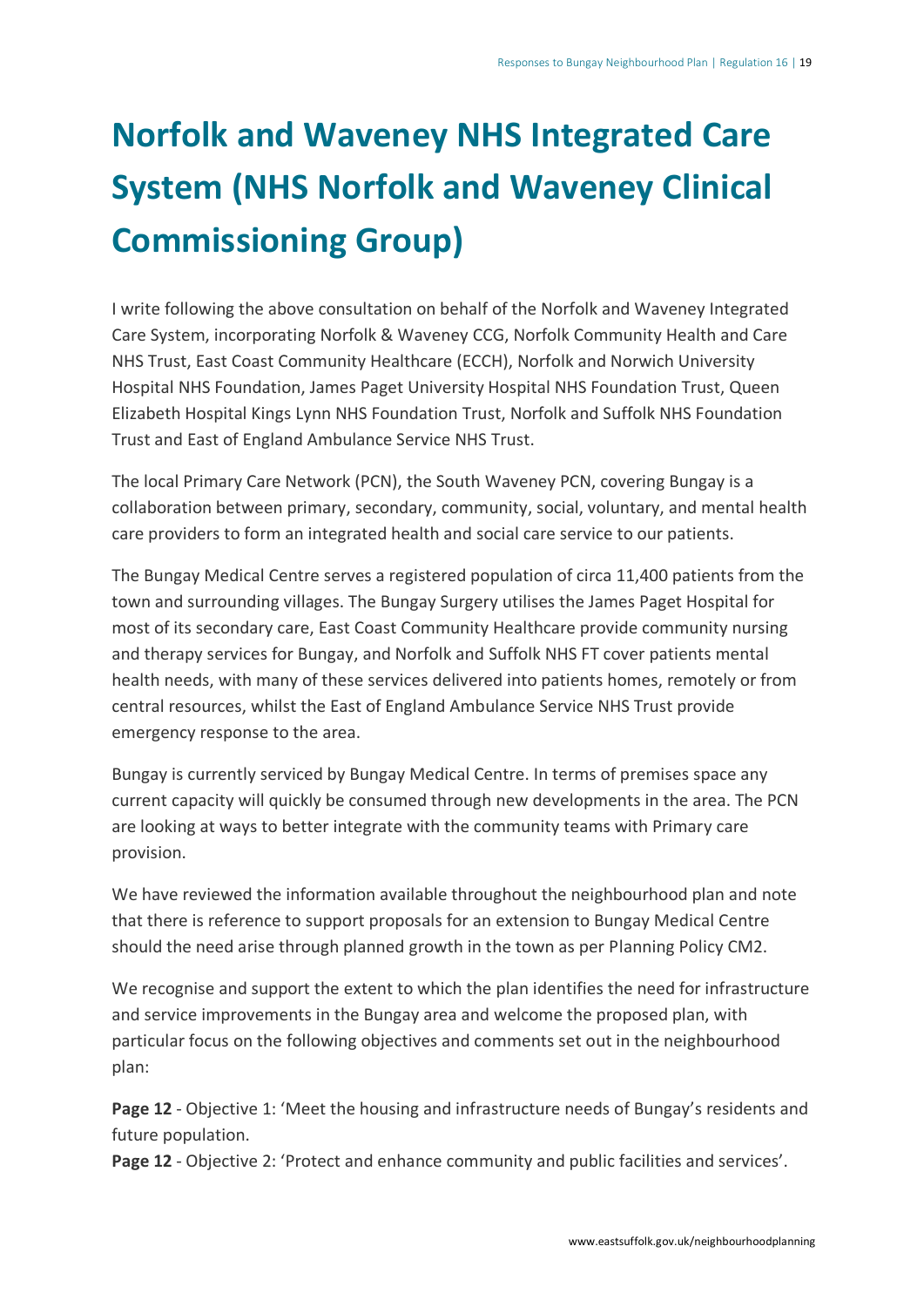**Page 15** - 42: 'New housing can create the need for new or improved infrastructure. East Suffolk Council addresses strategic infrastructure in relation to growth through the Waveney Local Plan. The need for infrastructure such as a surgery is addressed at a more strategic level than BNDP and would involve the Clinical Commissioning Group. BNDP does support expansion of the surgery at Policy CM2'.

**Page 30** - 80. 'Bungay will have a network of facilities that will provide educational, health and care, recreational and social opportunities for the whole community'.

**Page 31** – 86: 'With the level of planned growth in the town, pressure on primary and community-based health services, including General Practice, is likely to increase. The Waveney Local Plan has identified the need for an extension or improvements to the Bungay Medical Centre. Should additional capacity in these services be required there may be a need for an enhancement to physical infrastructure and development of Bungay Medical Practice to accommodate it'.

The Norfolk and Waveney ICS welcome point 94 page 32 regarding the use of CIL and would seek support to ensure CIL requests are secured to help mitigate the impact of planned growth on the Healthcare provision/services in Bungay. The exact nature and scale of the contribution and the subsequent expenditure by health care providers will be calculated at an appropriate time as and if schemes come forward over the plan period to realise the objectives of the Neighbourhood Plan.

We would welcome the addition of a simple statement to confirm that Bungay Town Council will support the ICS in ensuring suitable and sustainable provision of Healthcare services for the residents of Bungay, as part of objectives 1 and 2 as listed above.

It should also be noted that, if unmitigated, the impact of developments on healthcare within the Bungay neighbourhood would be unsustainable, including that of Primary Care, Community Care, Mental Healthcare, and the Acute Trusts.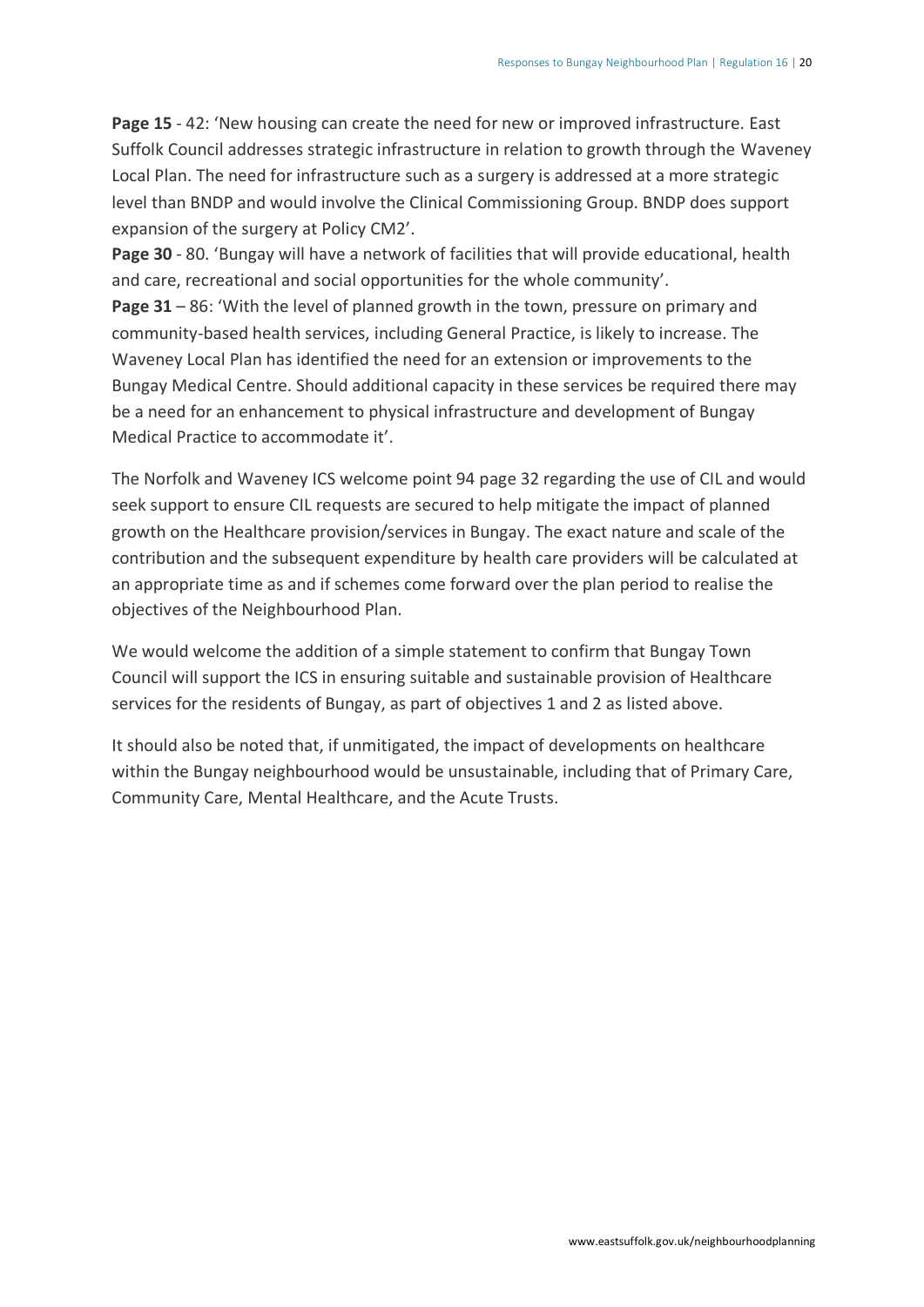### <span id="page-23-0"></span>**River Waveney Trust**

#### General comments

• Outney Common - although the common is of value to wildlife, it could be improved and managed primarily for conservation alongside carbon sequestration, pollution reduction and amenity. Practices that are damaging to wildlife are still being seen, for example riverside bank clearances, heavy grazing and mis-timed cutting of vegetation. The River Waveney Trust have started dialogue about this with the commoners.

#### 5. Housing Policies

- All new housing developments should be built to ensure that all clean rain water is diverted and does not enter the sewage network. Recent protests in the town and evidence from water companies, show that despite officially having capacity, raw sewage is regularly entering the River Waveney (over 1000 hours on 89 occasions in Bungay). Developers need to be required to have no further impact on the issues, the water companies cannot take the whole burden of separating clean and dirty water and this should be done at source with ALL new developments.
- Although 'nutrient neutrality' is not yet relevant in Bungay, we believe that this approach should be followed for all new developments as the River Waveney suffers from nutrient overloading and any new developments will currently add to this.

#### 6.5 e

• We strongly support further access to the River Waveney through CIL.

#### 9. Environment

- We agree that access to the countryside is limited, especially the river, and would like to see further access being opened up permanently. We believe that the new ELMS schemes should be used to look for financial incentives for landowners to do this.
- We very strongly support the proposal to use Skinners Meadow for a publicly accessible green corridor. We believe that the Tin River here would benefit from restoration and a project to connect residents with the river, as well as re-connecting the river to the land. If permission was granted to use the land for this purpose we would be very interested in being involved with river restoration and community engagement with the river. We also believe that the Tin River has high potential for restoration higher up the catchment, incorporating natural flood management into the design. Currently the surrounding landscape has little potential to hold back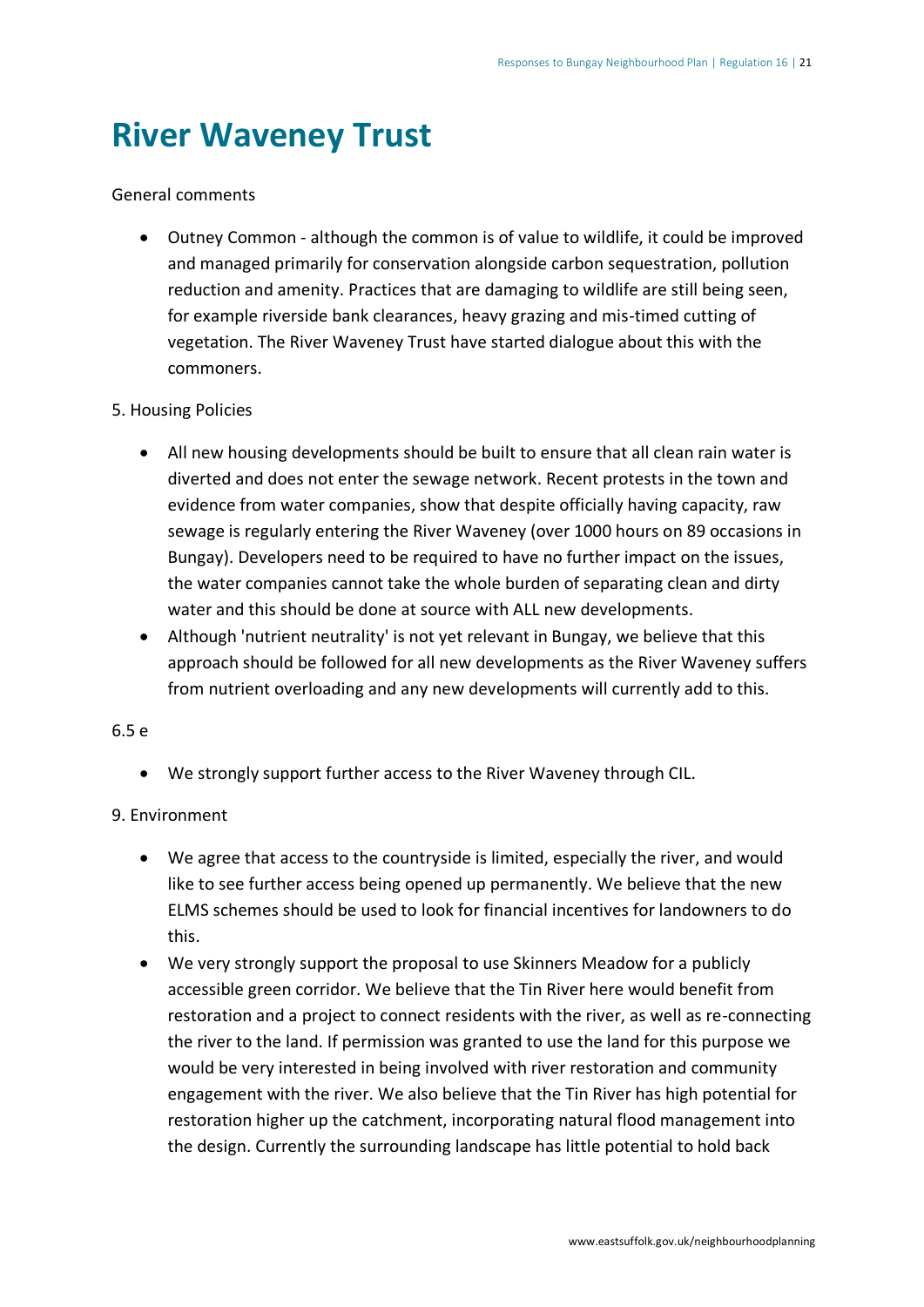water in times of high rainfall and most slopes are intensively drained arable land which add to the issues of flooding.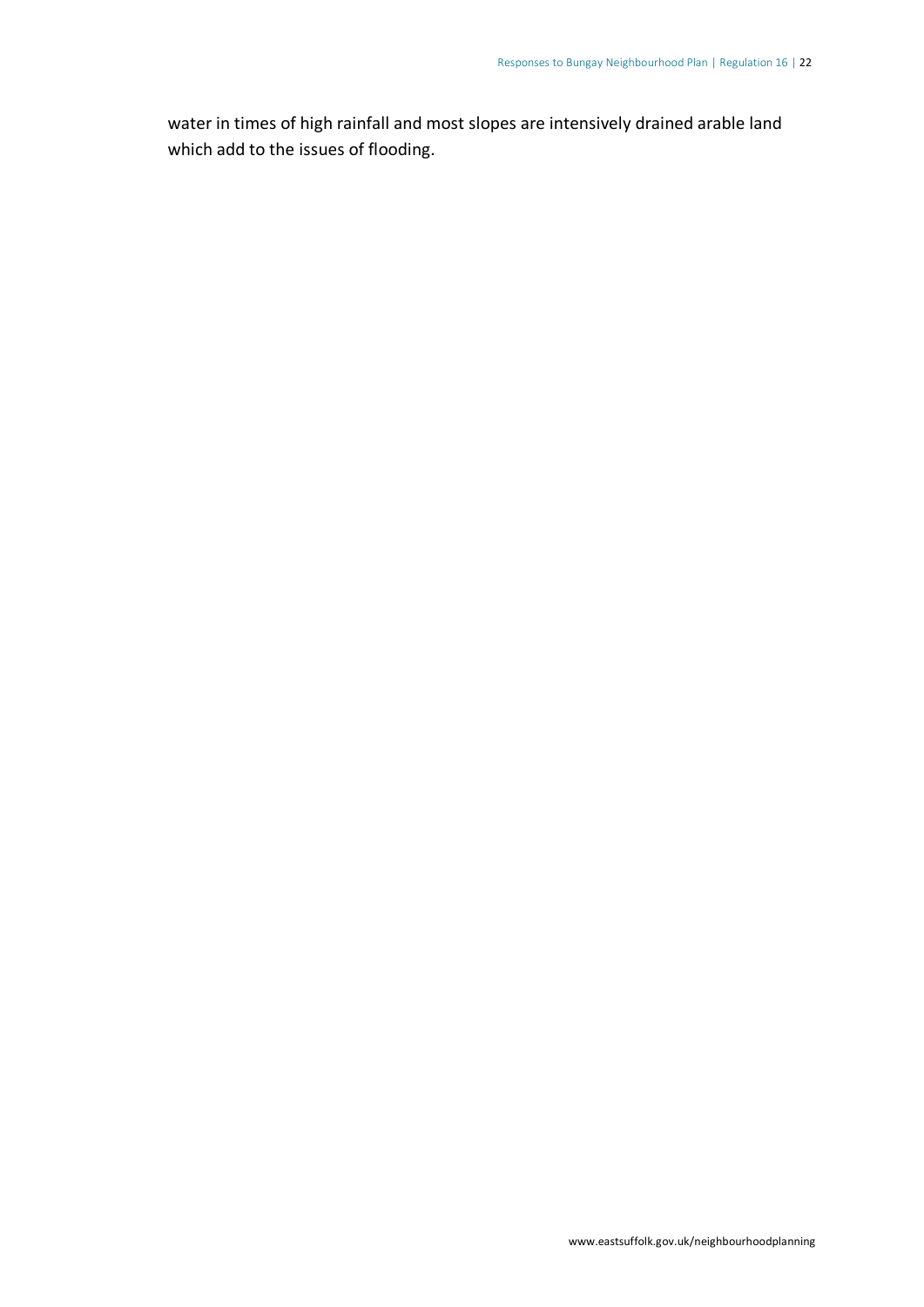### <span id="page-25-0"></span>**Suffolk County Council**

Thank you for consulting Suffolk County Council (SCC) on the Submission Consultation version of the Bungay Neighbourhood Plan.

SCC welcome the changes made to the plan in response to comments made at the Reg. 14 pre-submission consultation stage.

As this is the submission draft of the Plan the County Council response will focus on matters related to the Basic Conditions the plan needs to meet to proceed to referendum. These are set out in paragraph 8(2) Schedule 4B to the Town and Country Planning Act. The basic conditions are:

- a) having regard to national policies and advice contained in guidance issued by the Secretary of State it is appropriate to make the neighbourhood plan
- b) the making of the neighbourhood plan contributes to the achievement of sustainable development.
- c) the making of the neighbourhood plan is in general conformity with the strategic policies contained in the development plan for the area of the authority (or any part of that area)
- d) the making of the neighbourhood plan does not breach, and is otherwise compatible with, EU obligations.

Where amendments to the plan are suggested added text will be in italics and deleted text will be in strikethrough.

We note that the Consultation Statement published as part of the Submission Consultation briefly summarises the issues raised by consultees. We note that several of the comments and suggested amendments provided by the County Council during the Reg14 consultation have not been discussed in the published Consultation Statement.

#### Archaeology and Heritage

During the pre-submission consultation, SCC raised that the plan was factually incorrect in section 7.2, which refers to the National heritage List for England. The National Heritage list that Historic England maintain referenced here is currently being integrated into the Suffolk HER.

The plan should state that the Historic Environment Record is held by Suffolk County Council Archaeological Service (SCCAS), with publicly accessible records viewable on the Suffolk Heritage Explorer, which can be viewed at [https://heritage.suffolk.gov.uk/.](https://heritage.suffolk.gov.uk/)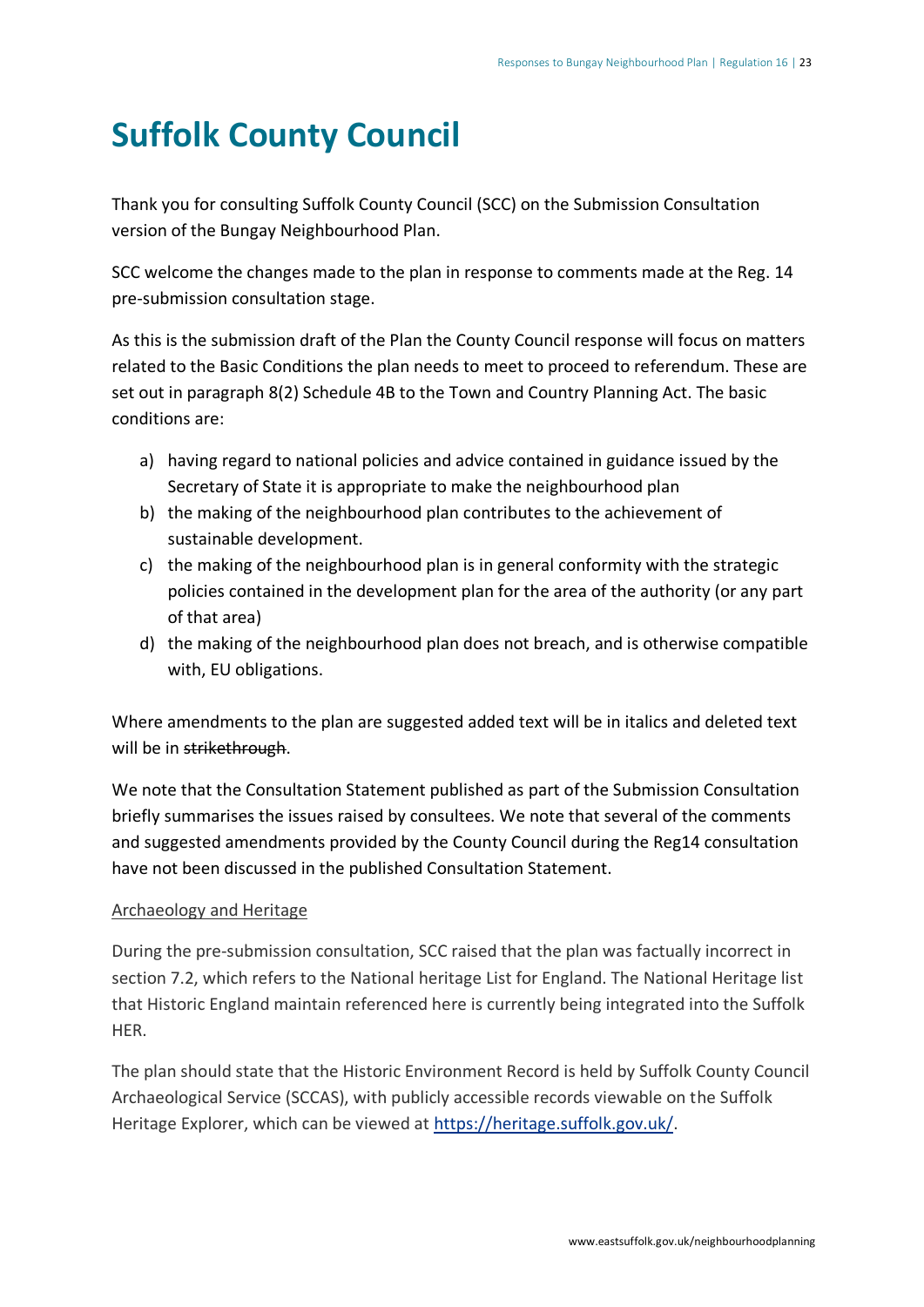In section 7.2 the following wording is requested to be added:

*"Suffolk County Council manages the Historic Environment Record for the county. Non-designated archaeological heritage assets would be managed through the National Planning Policy Framework. Suffolk County Council Archaeological Service advises that there should be early consultation of the Historic Environment Record and assessment of the archaeological potential of the area at an appropriate stage in the design of new developments, in order that the requirements of the National Planning Policy Framework, East Suffolk Core Strategy (Strategic Priority 15) and Waveney Local Plan (policy WLP8.40) are met. Suffolk County Council Archaeological Service is happy to advise on the level of assessment and appropriate stages to be undertaken."*

#### Natural Environment

#### *Biodiversity*

SCC raises the concern over the opening sentence of Policy ENV4 Biodiversity, which states "Where reasonable…".

The term "where reasonable" potentially reduces the weight give to protection of the natural environment in paragraph 174 of the NPPF. We would suggest removing the phrase "where reasonable" for the policy to meet the basic condition of aligning with national policy.

#### *Key Views*

During the pre-submission consultation, SCC noted that views were mentioned in the plan, but there were no specific policies. We note that East Suffolk council also raised this during the informal "health check", as mentioned on page 9 of the Consultation Statement. Policy H4 part l) refers in particular to 'preserve any important key views', and Policy CH1 refers to 'Important views within, into and out of the area … are respected', however there are no identified key or important views in the plan.

Paragraph 16, part d, of the NPPF states: "plans should … contain policies that are clearly written and unambiguous, so it is evident how a decision maker should react to development proposals". SCC believes these sporadic references to key views throughout the plan, without being specifically defined in policy, is unclear.

Therefore, in order to provide clear guidance for developers and decision makers, and to remove ambiguity, it is recommended that the plan state explicitly where the key/important views are, and that these are identified on a map.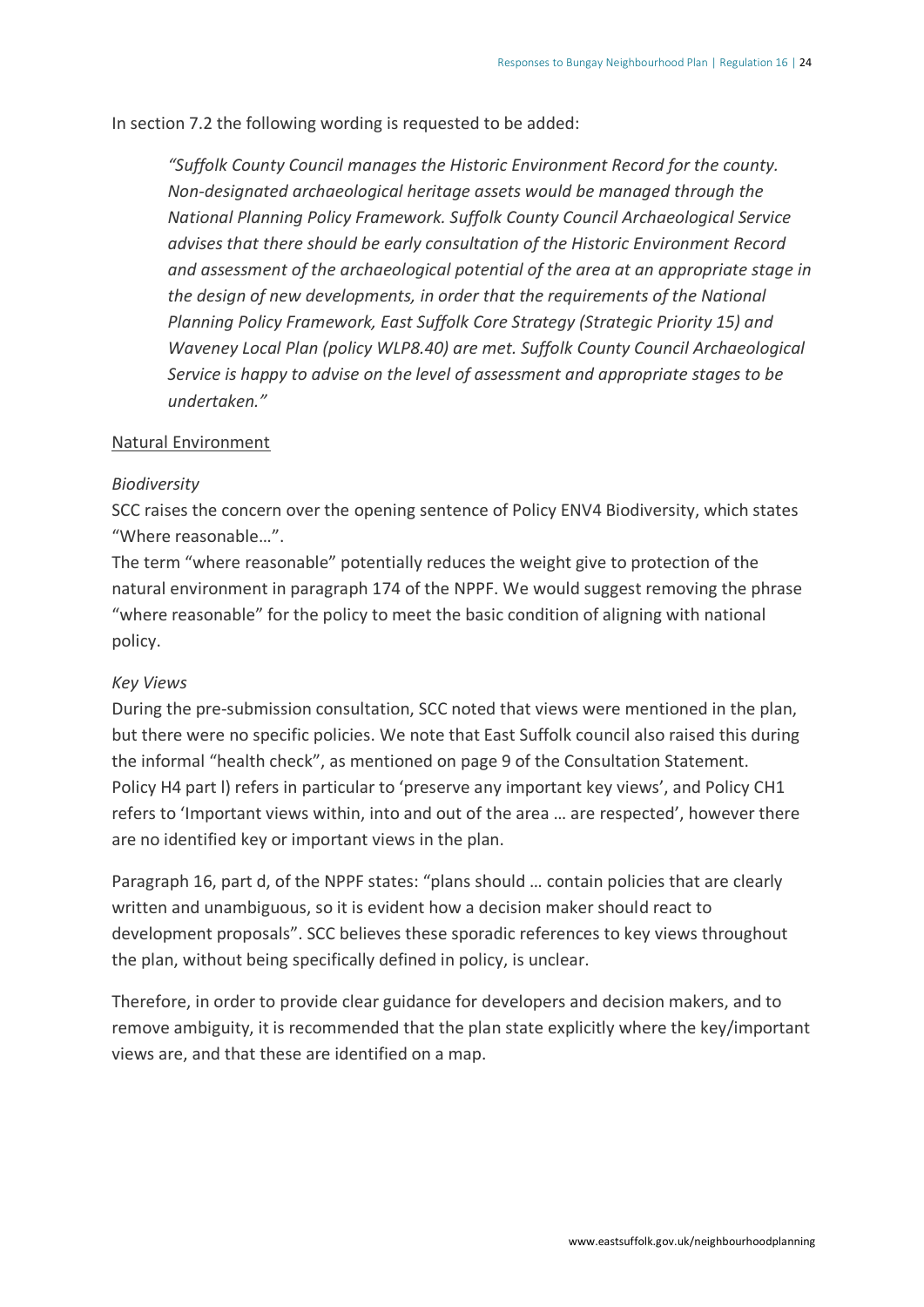#### Rights of Way

Policy TM4 Sustainable Transport and Highways Safety refers in the second paragraph to an "expanded cycling and footpath network". During the Pre-Submission Consultation, SCC recommended that it would better refer to the *"public rights of way network"*, as footpaths alone limit the scope of this policy.

Footpaths are limited to the access of pedestrians only. By amending the wording to say *"public rights of way network"* this can provide flexibility for the designations of the rights of way, to allow access for pedestrians, cyclists, equestrians, and mobility vehicles/wheelchairs on bridleways.

The designations of Public Rights of Way are as follows:

- Footpath: access for pedestrians only

- Bridleway: access for pedestrians, cyclists, and horse-riders

- Restricted Byway: access for all of the above, and horse-drawn vehicles (nonmotorised)

- Byway Open To all Traffic (BOAT): all of the above, and motorised vehicles.

Paragraph 100 of the NPPF indicates that policies should "protect and enhance public rights of way and access, including taking opportunities to provide better facilities for users".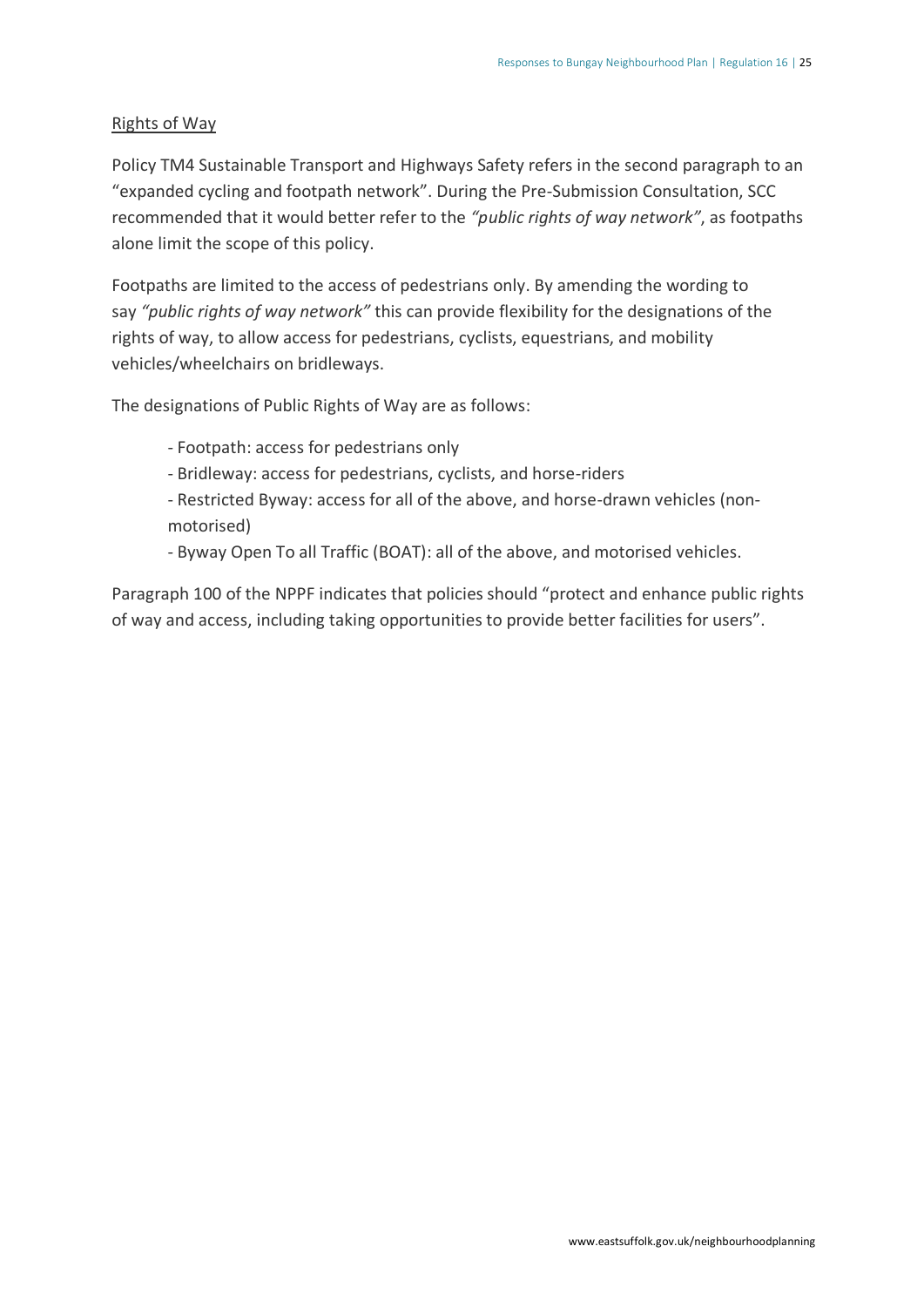## <span id="page-28-0"></span>**Waveney, Lower Yare and Lothingland Internal Drainage Board (Water Management Alliance)**

Thank you for your email. As you may be aware the Parish of Bungay is partially within the Internal Drainage District (IDD) of the Waveney, Lower Yare and Lothingland Internal Drainage Board (IDB). Please see our website

[\(https://www.wlma.org.uk/uploads/WLYLIDB\\_Index\\_Map.pdf\)](https://www.wlma.org.uk/uploads/WLYLIDB_Index_Map.pdf) for detailed mapping of each Board's District, specifically catchment CMT275G here

[\(https://www.wlma.org.uk/uploads/WLYLIDB\\_CMT275G-EllinghamBungay.pdf.](https://www.wlma.org.uk/uploads/WLYLIDB_CMT275G-EllinghamBungay.pdf) These maps also show which watercourses have been designated as 'Adopted Watercourses' by the Board. The adoption of a watercourse is an acknowledgement by the Board that the watercourse is of arterial importance to the IDD and as such will normally receive maintenance from the IDB. This maintenance is not necessarily carried out on an annual basis but on a recurrence deemed necessary to meet water level management requirements. Please be aware that the designations are made under permissive powers (meaning there is no obligation for IDBs to fulfil any formal maintenance requirement and there is no change in the ownership or liability associated with the watercourse).

In order to avoid the potential for future conflict between the Neighbourhood Plan and the Board's regulatory regime and consenting process please be aware of the following:

• For any development site within the Board's Internal Drainage District (IDD), the Board's byelaws apply. The Byelaws for the Board are available on the development pages of our website

[\(https://www.wlma.org.uk/uploads/WMA\\_Planning\\_and\\_Byelaw\\_Policy.pdf\)](https://www.wlma.org.uk/uploads/WMA_Planning_and_Byelaw_Policy.pdf). Specifically please be aware of the following byelaws:

- o If a surface water (or treated foul water) discharge is proposed to a watercourse within an IDD (either directly or indirectly), then the proposed development will require a land drainage consent in line with the Board's byelaw 3. Any consent granted will likely be conditional, pending the payment a surface water development contribution fee, calculated in line with the Board's [charging policy.](https://www.wlma.org.uk/uploads/WMA_Table_of_Charges_and_Fees.pdf)
- $\circ$  If the proposals include works within 7 m of a Board adopted watercourse, consent is required under byelaw 10. Byelaw 10 restricts works within 7 metres of drainage or flood risk infrastructure (including adopted watercourses), the principle aim being to ensure watercourses can be maintained by the Board now and in the future without restrictions being placed on the Boards access, and to